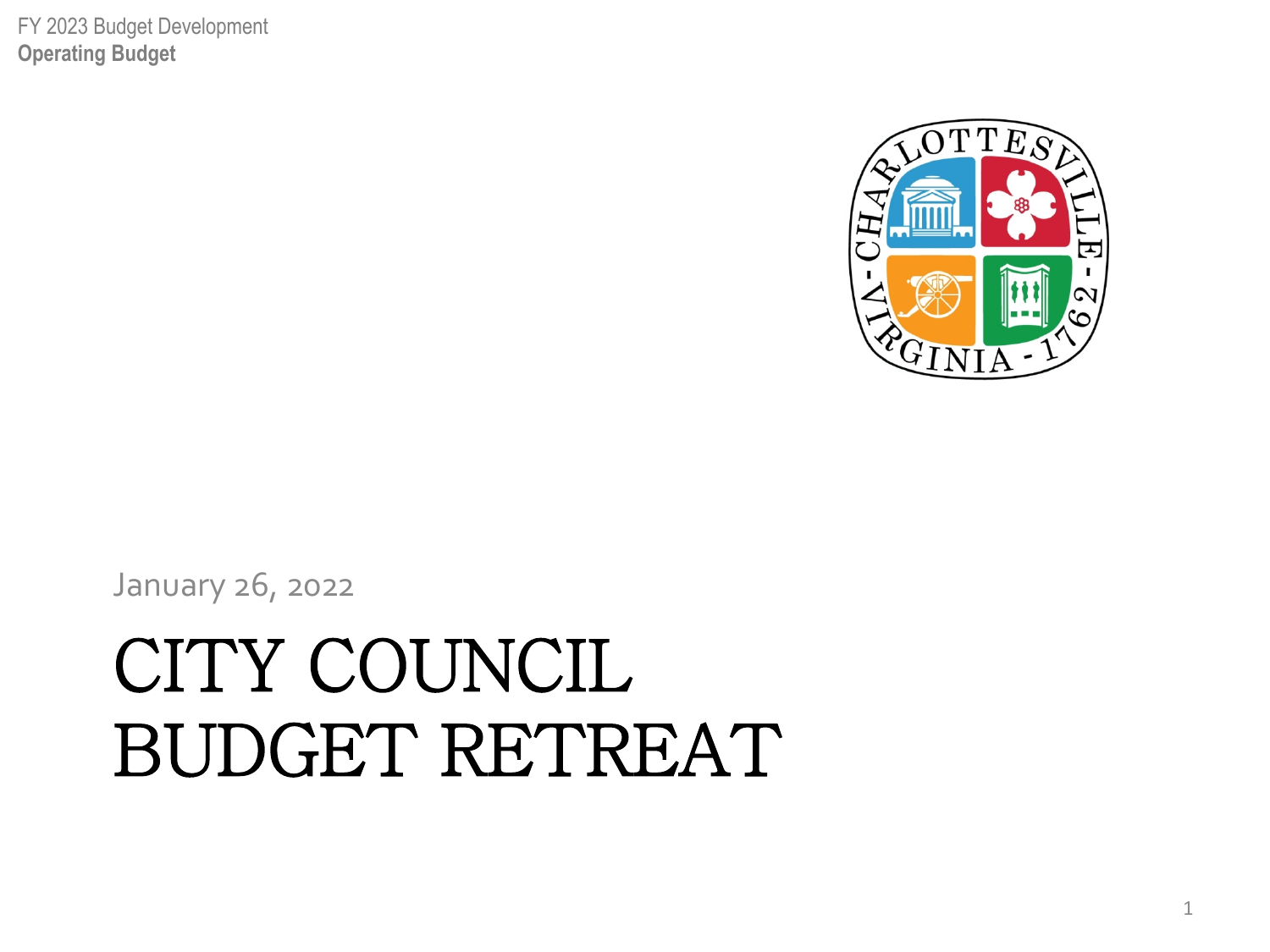#### Agenda

- **1. Budget Process**
- **2. Budget Guidelines**
- **3. Long-term Financial Policies and Debt**
- **4. Council Budget**
- **5. FY 2023 Expenditure Drivers**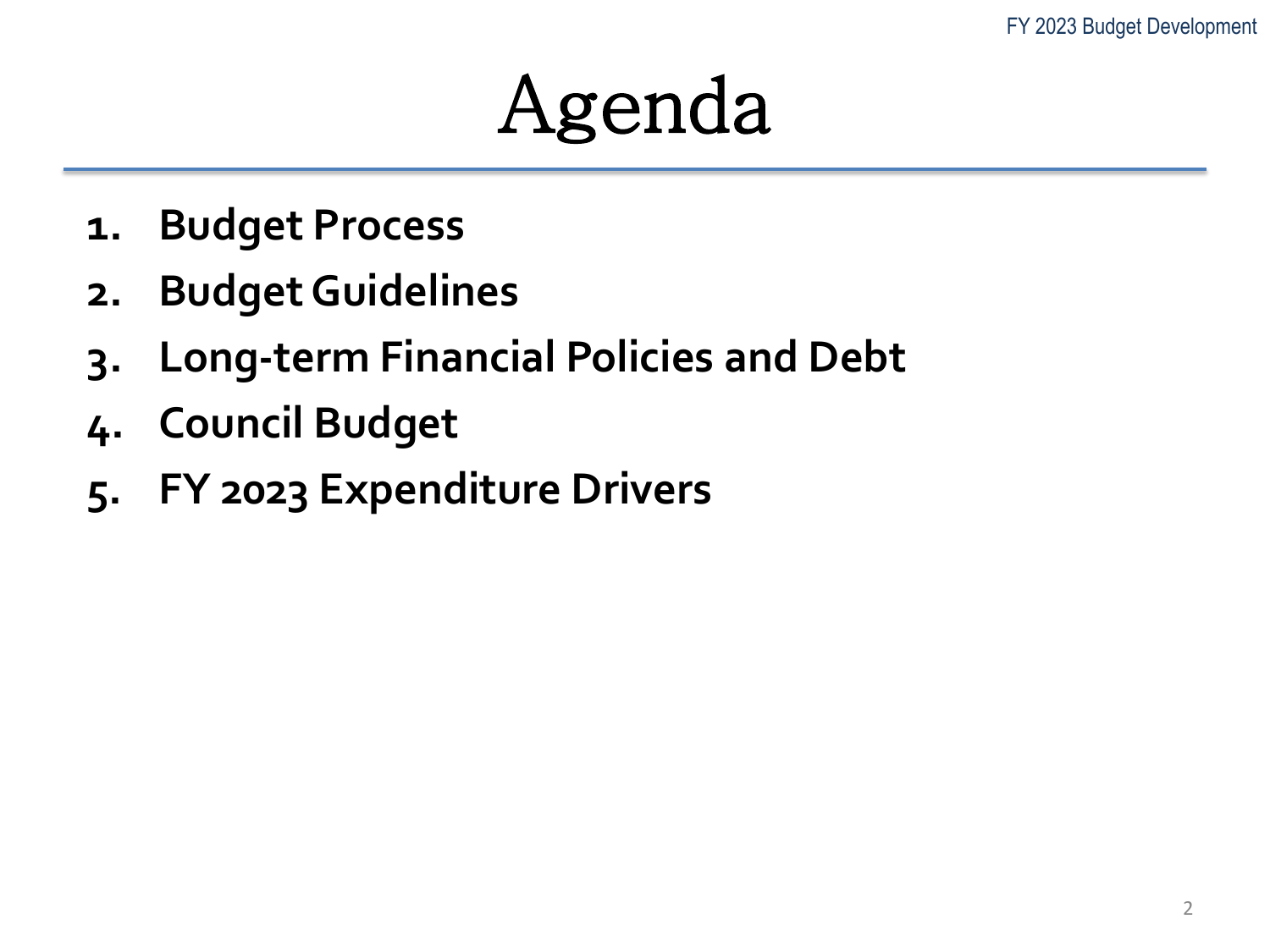FY 2023 Budget Development

#### **Budget Process**

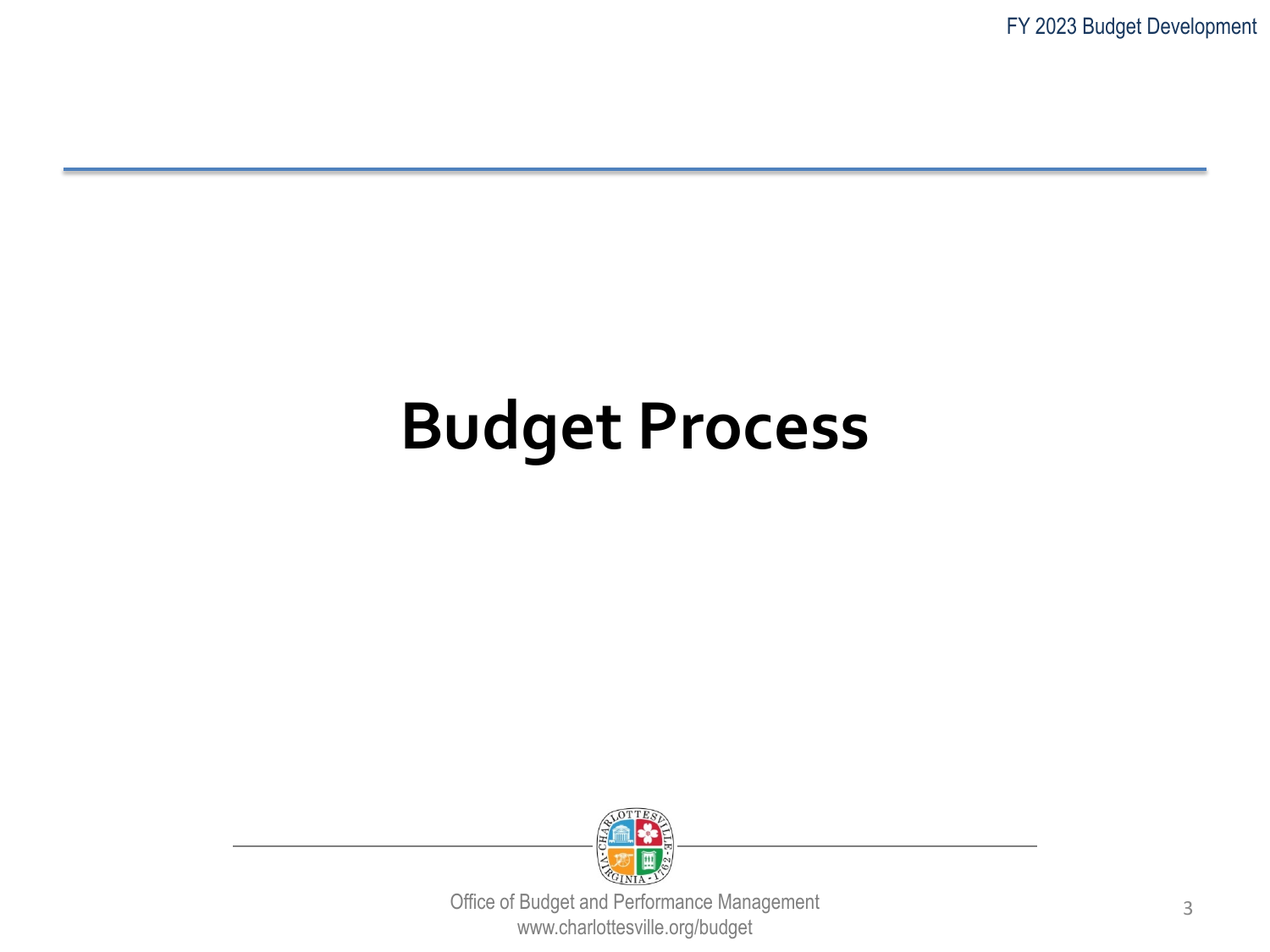#### Budget Process



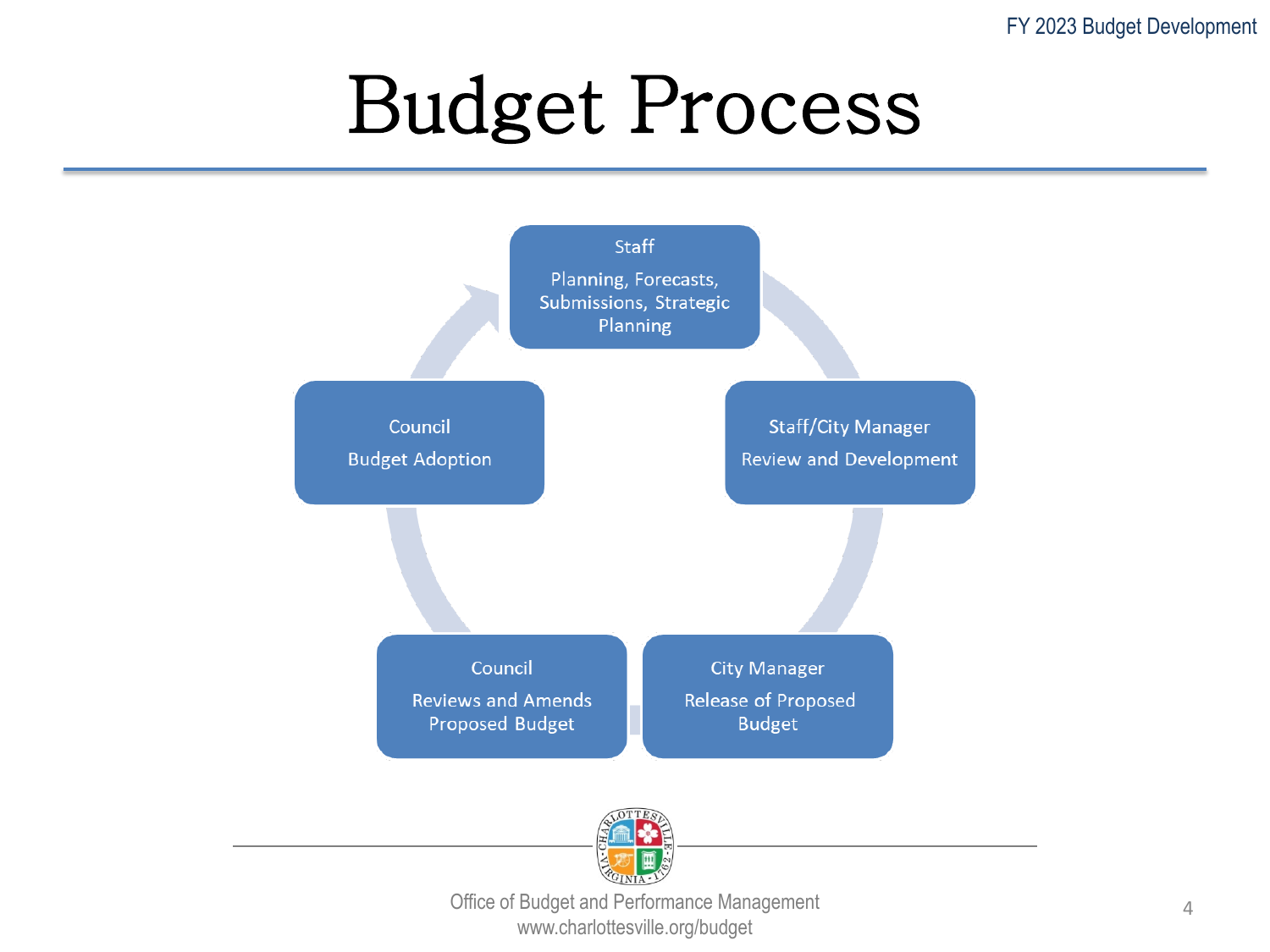#### Budget Process

**August/September –** CIP and Budget Development Kick-Off

**October/November** – Budget Submission Review/Development

**November/December –** Proposed CIP Developed and Presented to Planning Commission

**January/February –** Continued Budget Development

**February** –Tax Rates Advertised

**March –** City Manager Proposed Budget Presented

**March/April** – Council/Public Review, Discuss and Amend Proposed Budget Discussion of Budget

**April** – Formal Adoption of City Council Budget

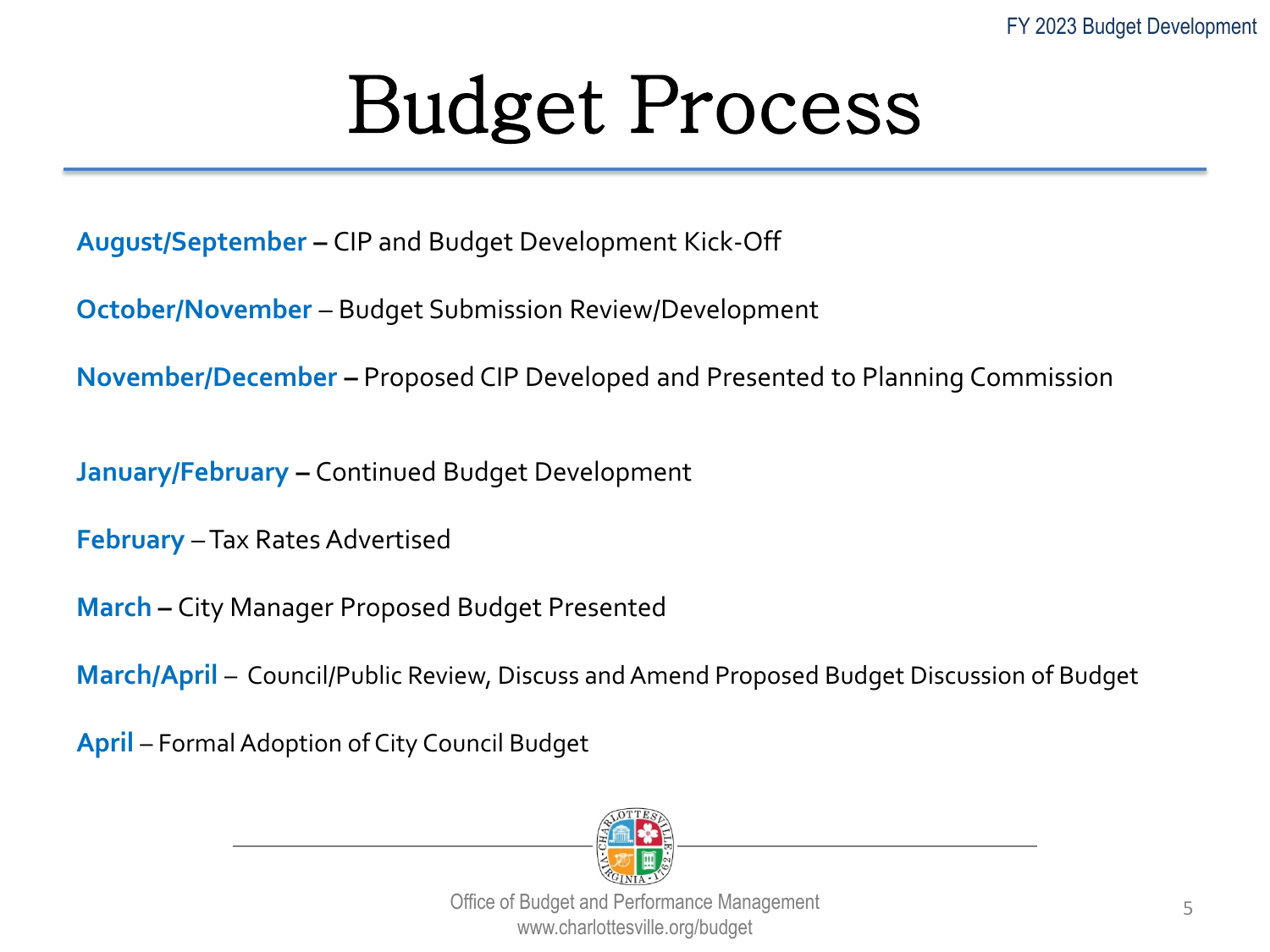#### City Manager's Budget Role

#### **City Code Sec. 11-1**

The City Manager shall keep the Council fully advised of the City's financial condition and shall, on or before March fifteenth in each year, prepare and submit to the Council a tentative budget for the next fiscal year. Such budget shall be in conformity with the provisions of the Charter and of this Code and the general law and shall contain estimates of the financial needs and resources of the City for such fiscal year and a program of activities which in the City Manager's judgment will best meet the needs of the City and its people, considering resources available.

Department Submissions Budget Guidelines Council Priorities Forecasts and Projections



**Proposed Budget** 

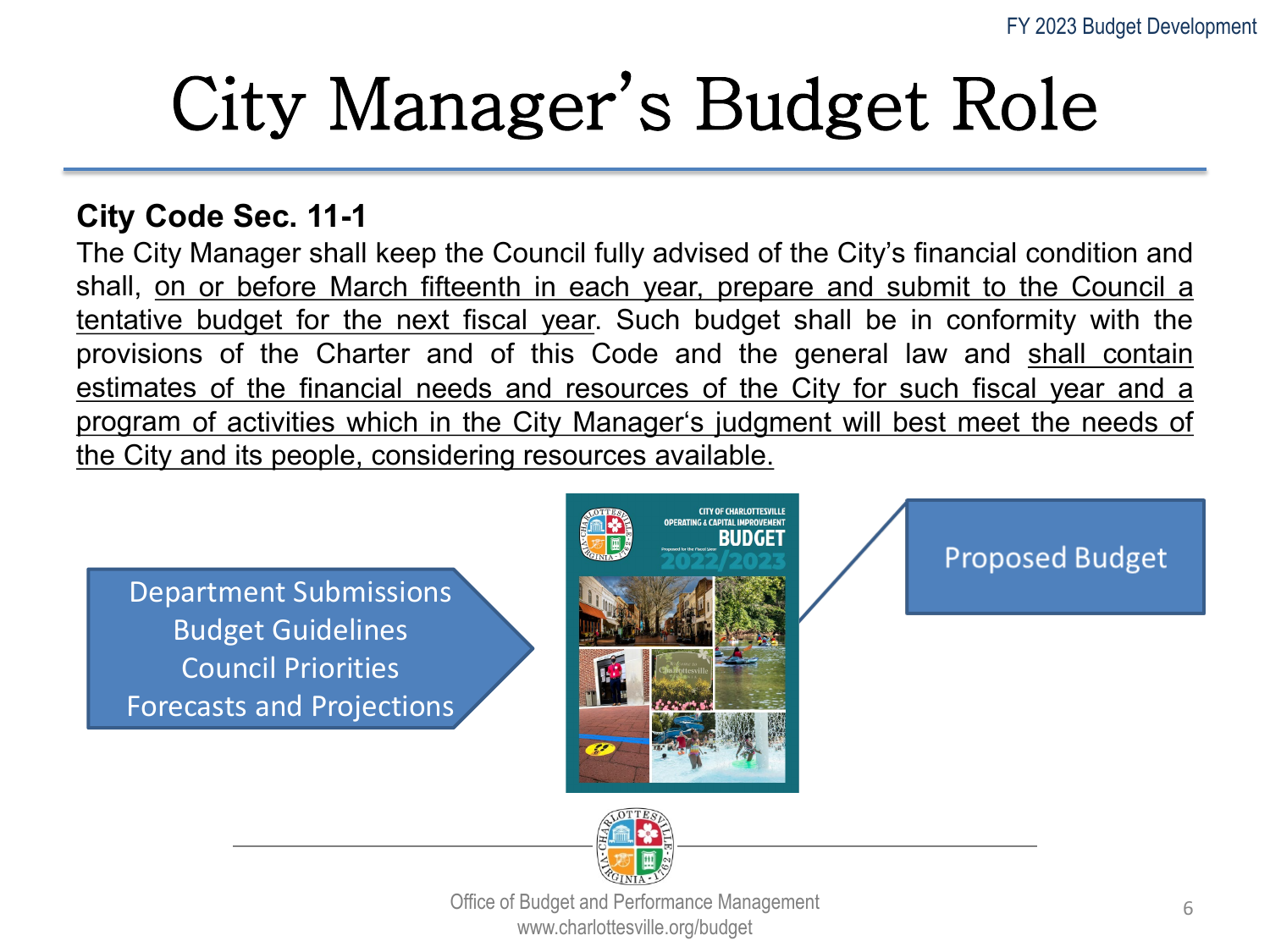### City Council's Budget Role

#### **City Code Sec. 11-2**

The council shall cause to be prepared by the City Manager an annual budget containing all proposed expenditures and estimated revenues and borrowing for the ensuing year, and at least thirty (30) days thereafter shall order a city levy as provided for by state law and sections 14, 19 and 20 of the Charter. The Council shall adopt or approve the annual budget and shall make such city levy prior to April fifteenth in each year.



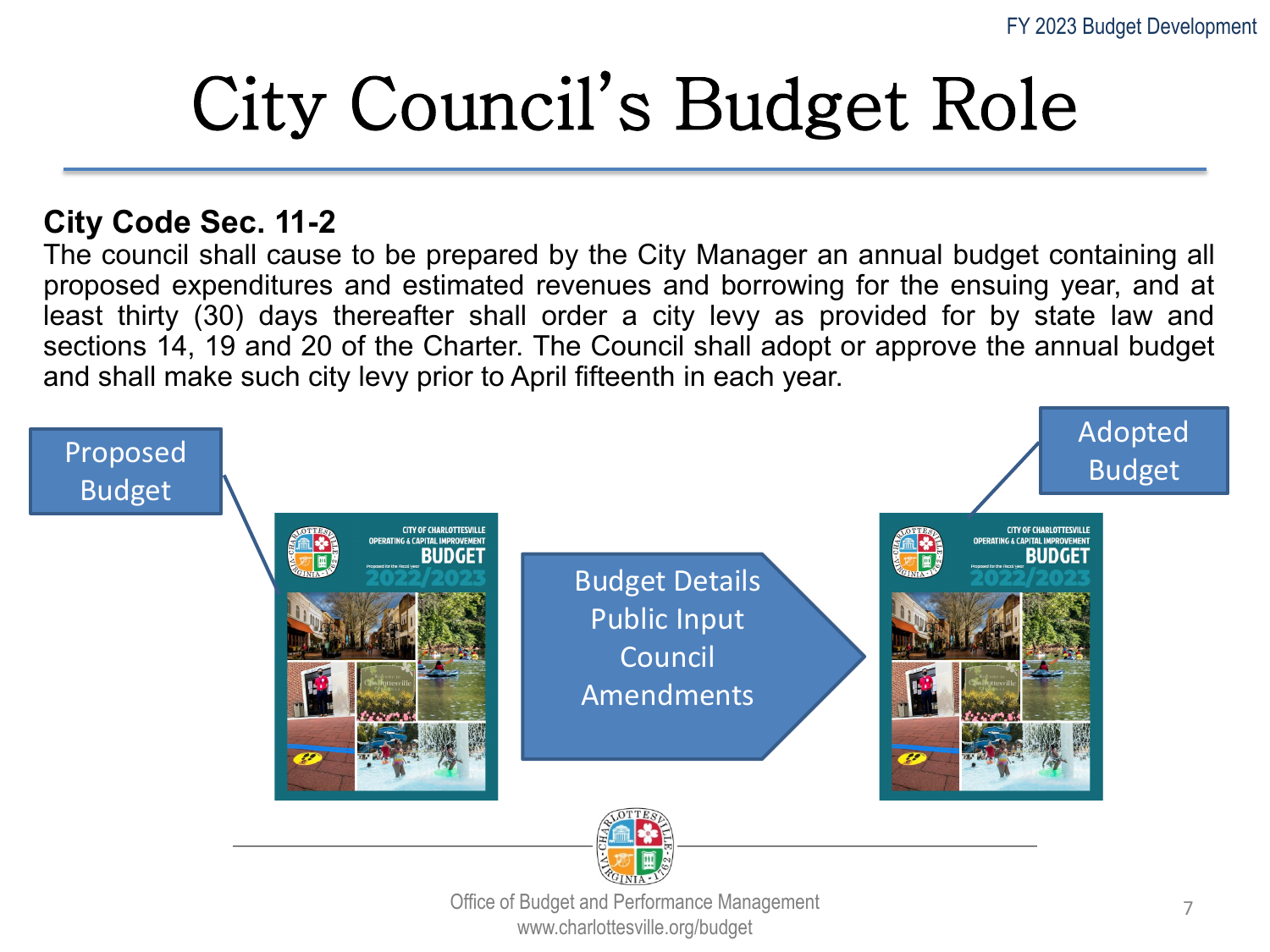#### Important Dates

#### • **Feb 14- Budget is Balanced!**

- Real Estate Tax Rate (and rollback rate) advertisement will be sent to paper for publication per State requirement that must occur 30 days before the real estate tax rate public hearing (publish on Feb 17)
- FY 2023 Proposed Budget must also be completed (ad includes % change to the budget from current year)
- Other changes to local taxes require a 7 day advertisement and separate public hearing
- **March 7** Proposed City Operating and Capital Budget and Adopted School Budget Formally Presented to Council
- **March 21** First Budget and Tax Rate Public Hearings
- **April 4** Second Budget Public Hearing/Budget and Tax Levy First Reading
- **April 12**  Budget and Tax Levy Second Reading and Final Approval

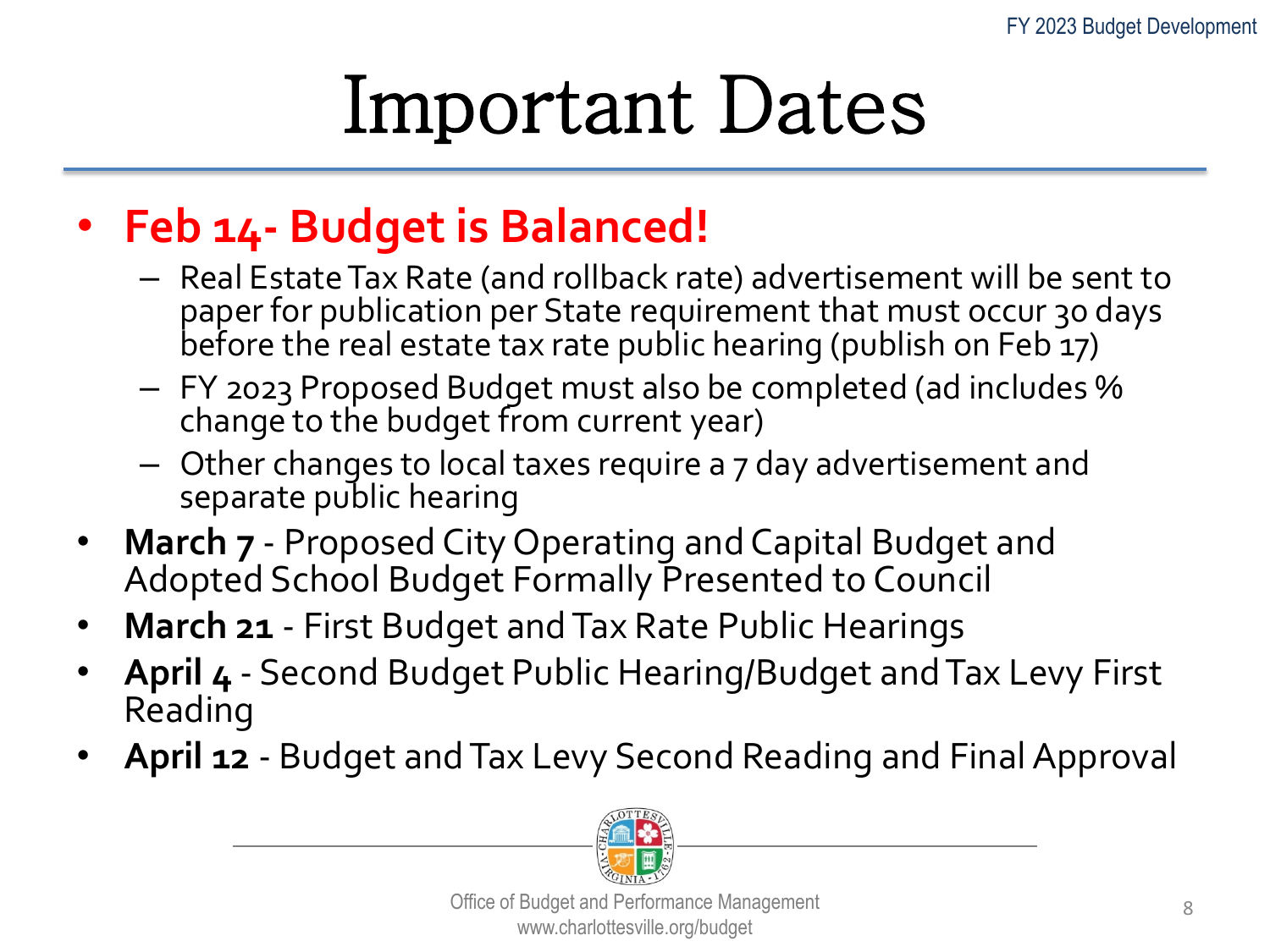## Budget Worksessions

- **Feb 2** Joint City Council/School Board Meeting
- **Feb 3** Budget Worksession (Budget Development)
- **Mar 10** Budget Worksession #1
- **Mar 17** Budget Worksession #2
- **Mar 23** Community Budget Forum
- **Mar 31** Budget Worksession #3
- Apr 7 Budget Worksession #4

*[Link to detailed calendar](https://charlottesville.gov/DocumentCenter/View/6467/FY23-Budget-Development-Public-Meetings?bidId=)*

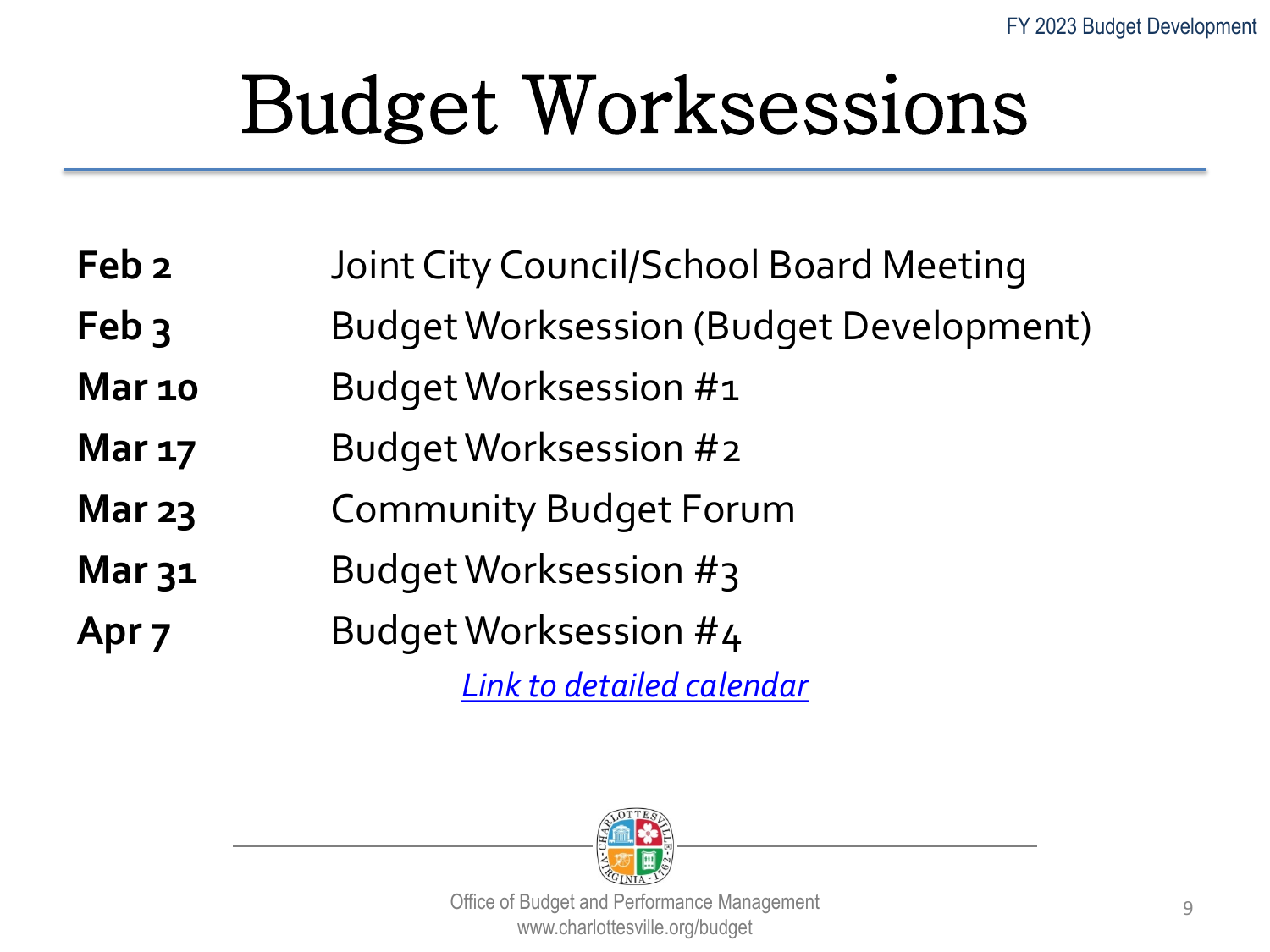FY 2023 Budget Development

#### **FY 2023 Budget Guidelines**

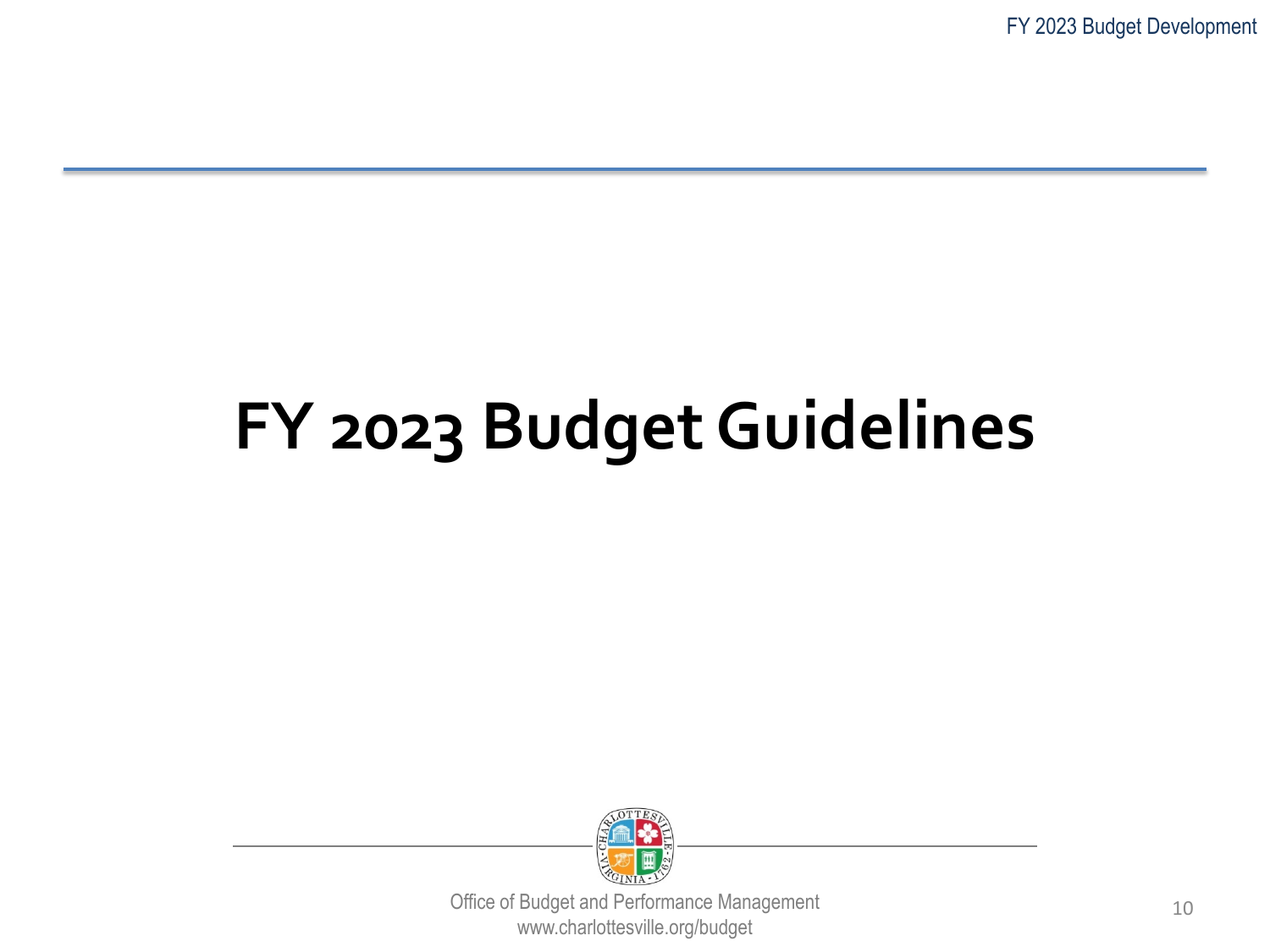## Budget Guidelines

- 1. Annually review major local tax rates.
- 2. Develop operational budgets within projected available revenues.
- 3. Focus on Council's Strategic Plan Goals:

#### *Strategic Plan Goals*

- 1. An Inclusive Community of Self-Sufficient Residents
- 2. A Healthy and Safe City
- 3. A Beautiful & Sustainable Natural & Built Environment
- 4. A Strong, Creative and Diversified Economy
- 5. A Well-managed and Responsive Organization

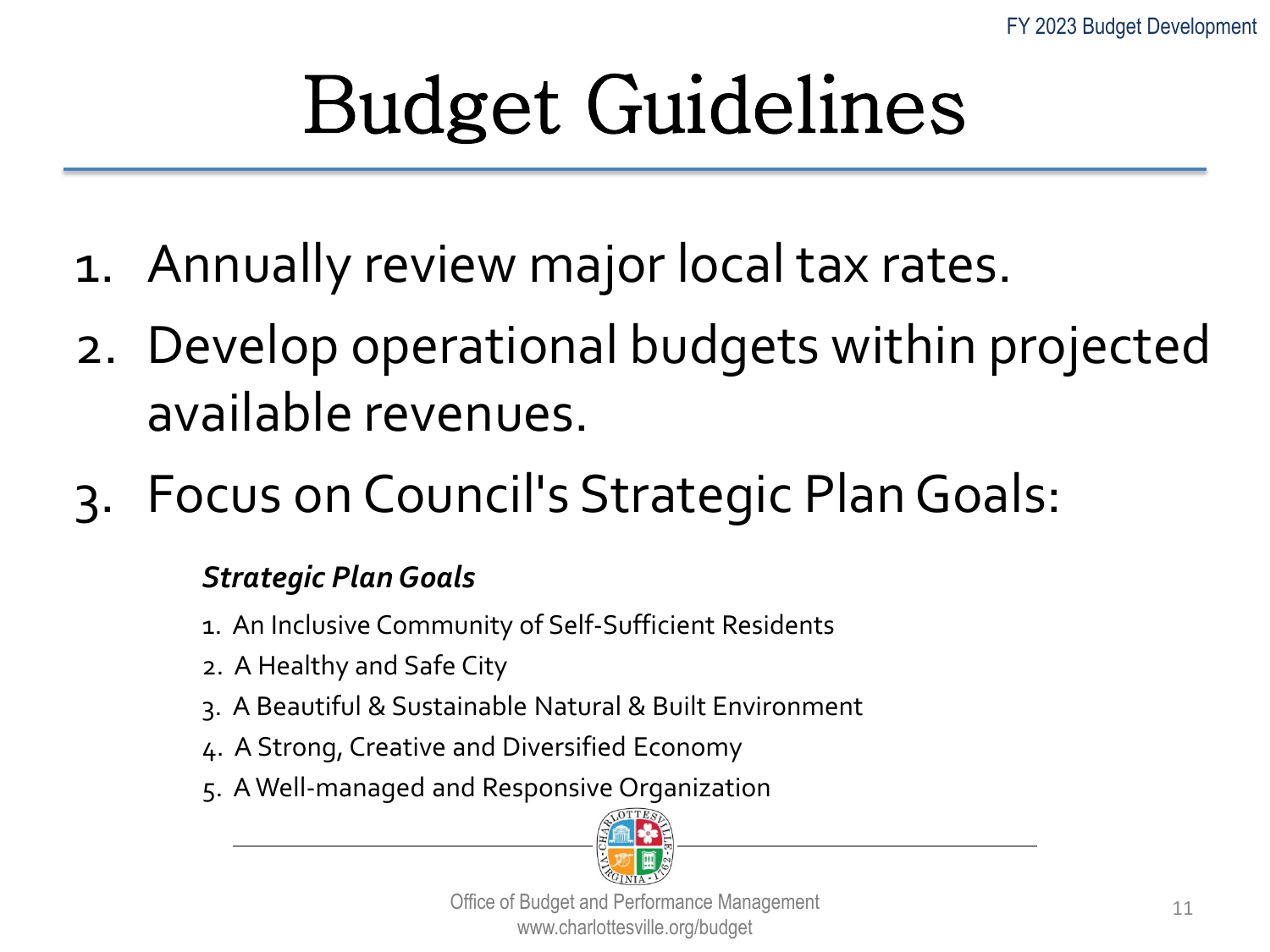# Budget Guidelines

- 4. Continue to incorporate the use of performance measures to assist in making decisions that support budget priorities related to City's Strategic Plan.
- 5. Continue the strong commitment to education by allocating up to 40% of new City real estate and property tax revenue to schools.
- 6. Invest strategically in employees by providing adequate pay, benefits, training, technology resources, support, and appreciation.
- 7. Annually review the living wage ordinance "so that every City contract for the provision of non-professional services will require that the contractor pay each employee assigned to perform services a living wage equal to no less than the lowest starting salary for City employees."
- 8. Fund no new programs or major expansion of existing programs without fully offsetting revenues or reductions in expenditures.

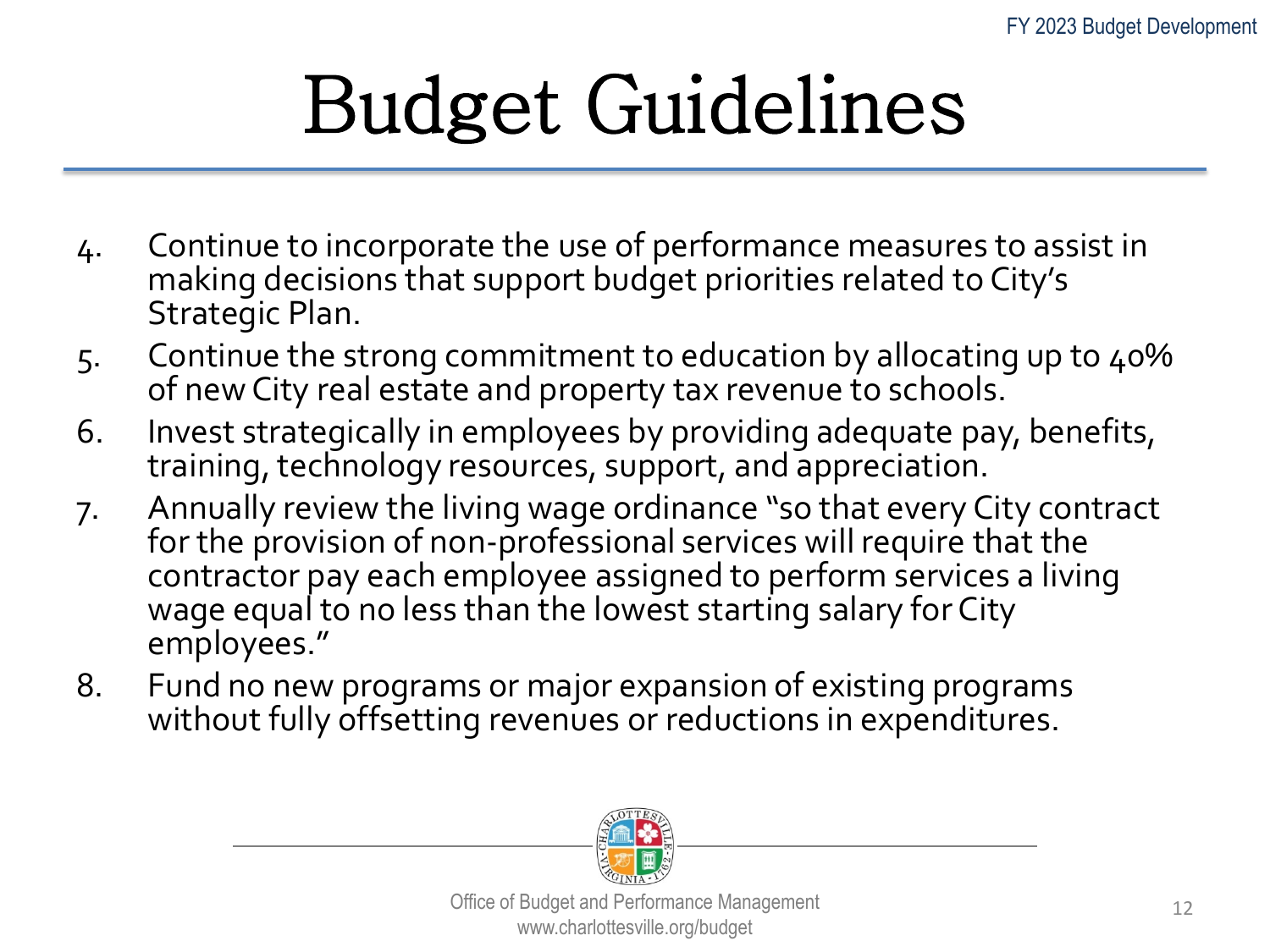# Budget Guidelines

- 9. Balance reinvestment in the City's existing infrastructure and facilities and creation of new opportunities for investing in the future of the City.
- 10. Transfer at least 3% of general fund expenditures to the Capital Improvement Fund (CIP).
- 11. Budget a reserve for Council Strategic Initiatives.
- 12. Budget a Fund Balance Target Adjustment pool of funds to help ensure that the City continues to meet the important financial policy of maintaining an unappropriated fund balance in the General Fund . (See Long Term Financial Policies)

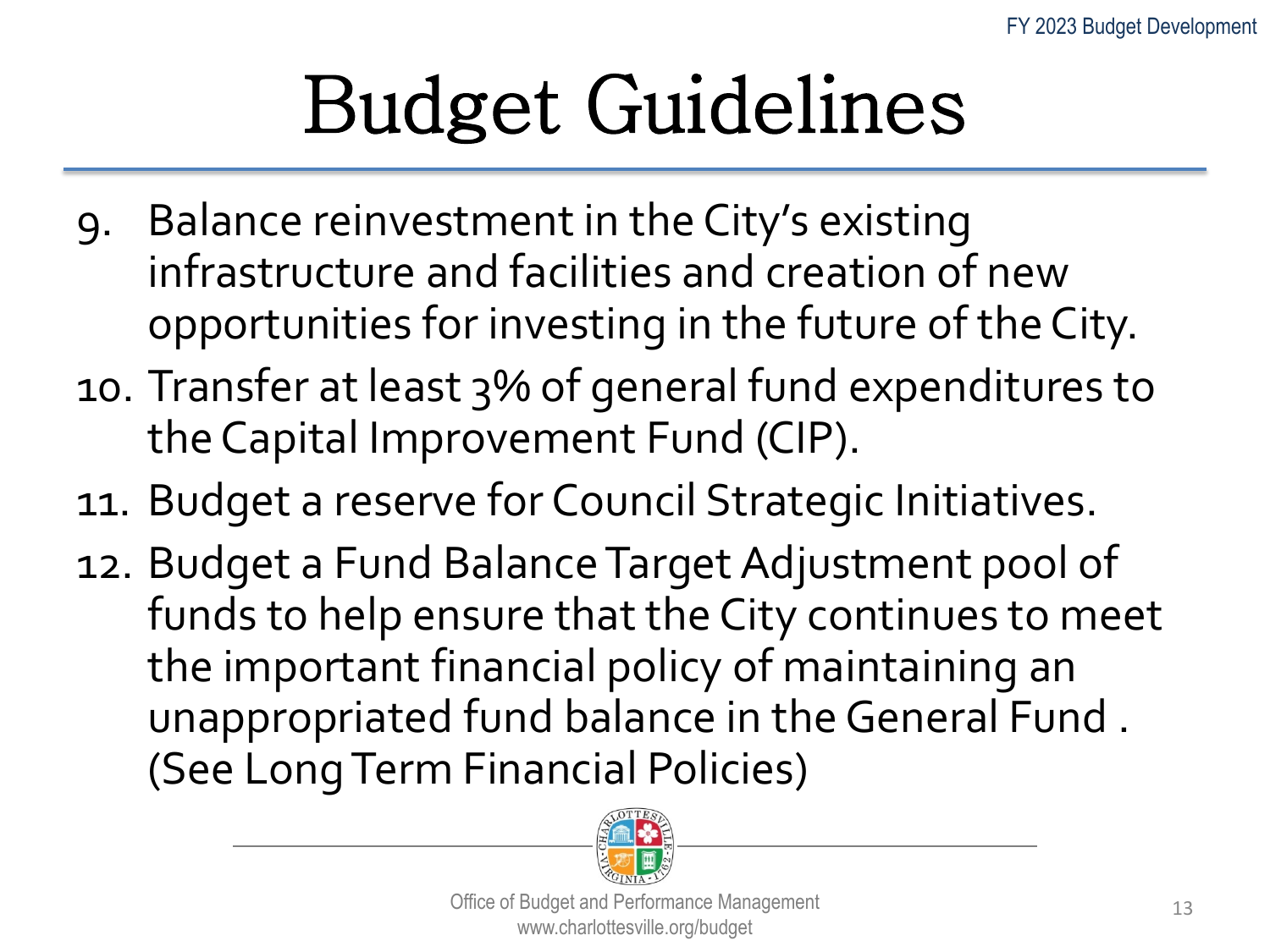## Long-Term Financial Policies And Debt

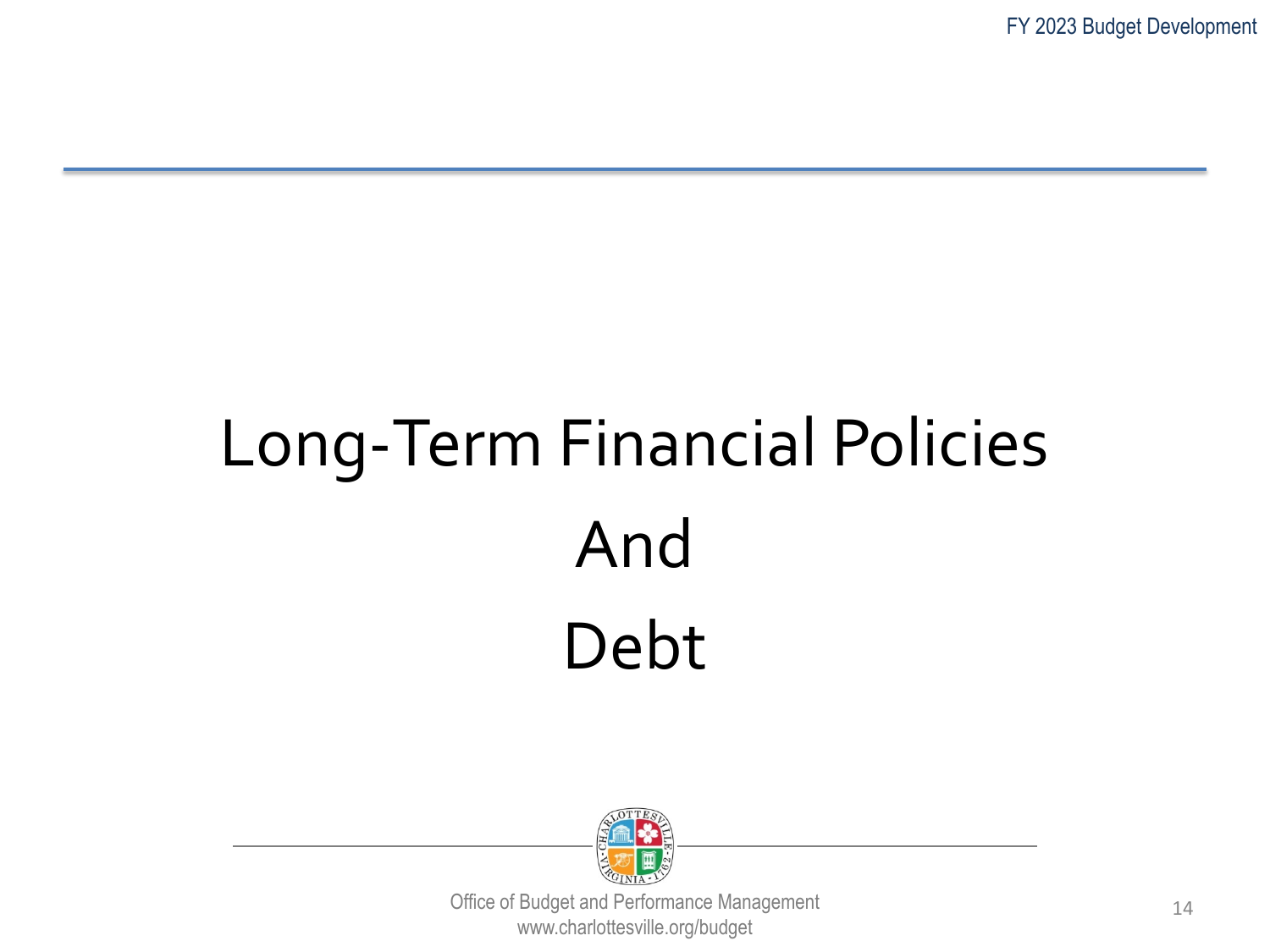# Long Term Financial Policies

- 1. Maintain a minimum General Fund balance of at least 14% of General Fund budget.
- 2. Maintain a minimum Downturn Reserve Fund balance of no less than 3% of General Fund budget.
- 3. Maintain sufficient working capital in the utilities funds (Water, Wastewater and Gas).
- 4. Stabilize all non-general funds by ensuring they have a positive fund balance.
- 5. Debt service as a percentage of the general fund total expenditure budget has a ceiling of 10%, with a target of 9%.
- 6. Transfer 1-cent of the meals tax revenue to the Debt Service Fund to be used for debt service.

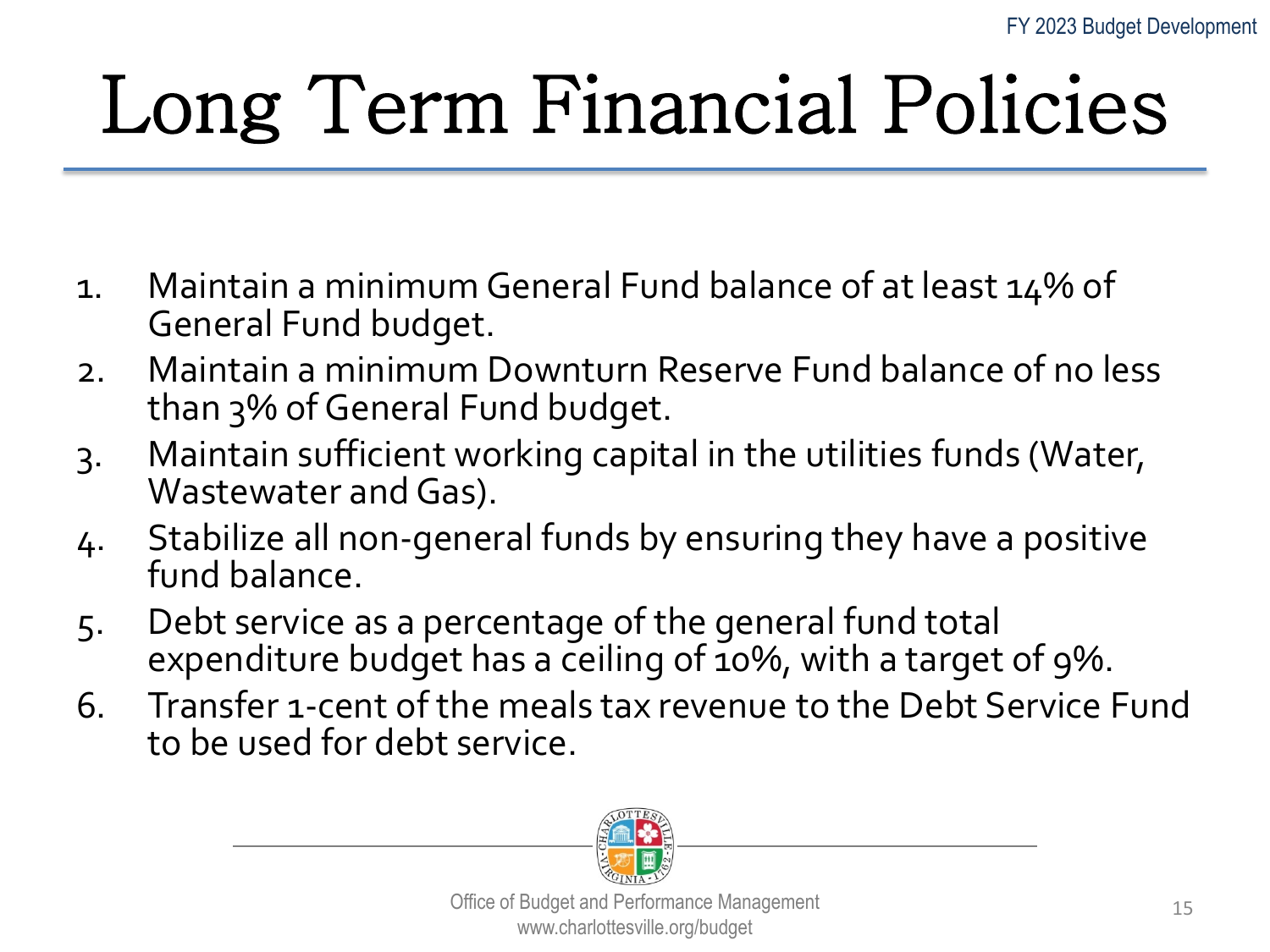# City's Outstanding Debt

- The City has \$152.3 million of general obligation debt outstanding as of June 30, 2021
	- \$93.9 million of outstanding general obligation debt is supported by General Fund
	- \$58.4 million of outstanding general obligation debt is Self Supporting
	- The City historically issues bonds annually to fund its cash flow needs for capital projects for the following 12 to 24 months. The graph below includes bonds issued for both general fund supported (City) as well as selfsupporting (Water, Wastewater, Storm Water) projects.



■ City Capital Projects ■ Other Self Supporting ■ Refundings

- Over the last 10 years, the City issued \$9.6 million on average in general fund supported new money borrowings each year
- When interest rate environments are low, the City has also refunded existing, outstanding debt for future cash flow savings.
	- Since 2012, the City has saved \$4.6 million in interest expense through refinancings

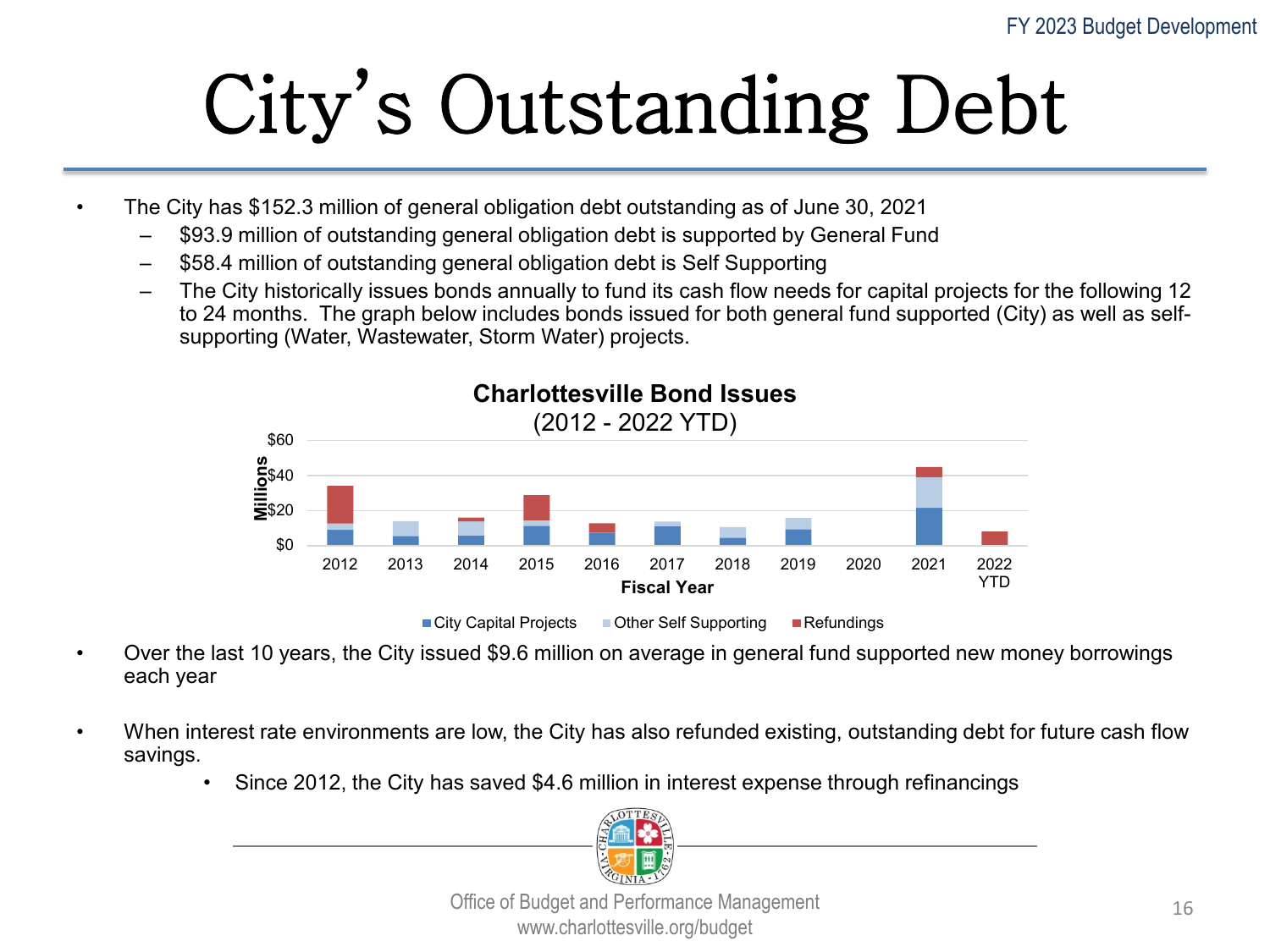# The City's Bond Ratings

- Credit ratings are an independent view on a municipalities creditworthiness and ability to repay its debt
- Charlottesville has maintained the highest possible general obligation credit ratings: • Aaa from Moody's Investors Service since 1973
	-
	- AAA by Standard & Poor's since 1964
- A high credit ratings allows the City to borrow funds at the lowest possible borrowing cost and ensures more money is going toward capital projects than interest payments.
	- Given a debt portfolio in excess of \$100 million, the City's AAA bond ratings have allowed the City to reduce its debt service by \$3-4 million versus if it had been rated AA
- A high credit rating is also helpful in attracting economic development prospects.
- The City talks with the rating agencies on an annual basis.

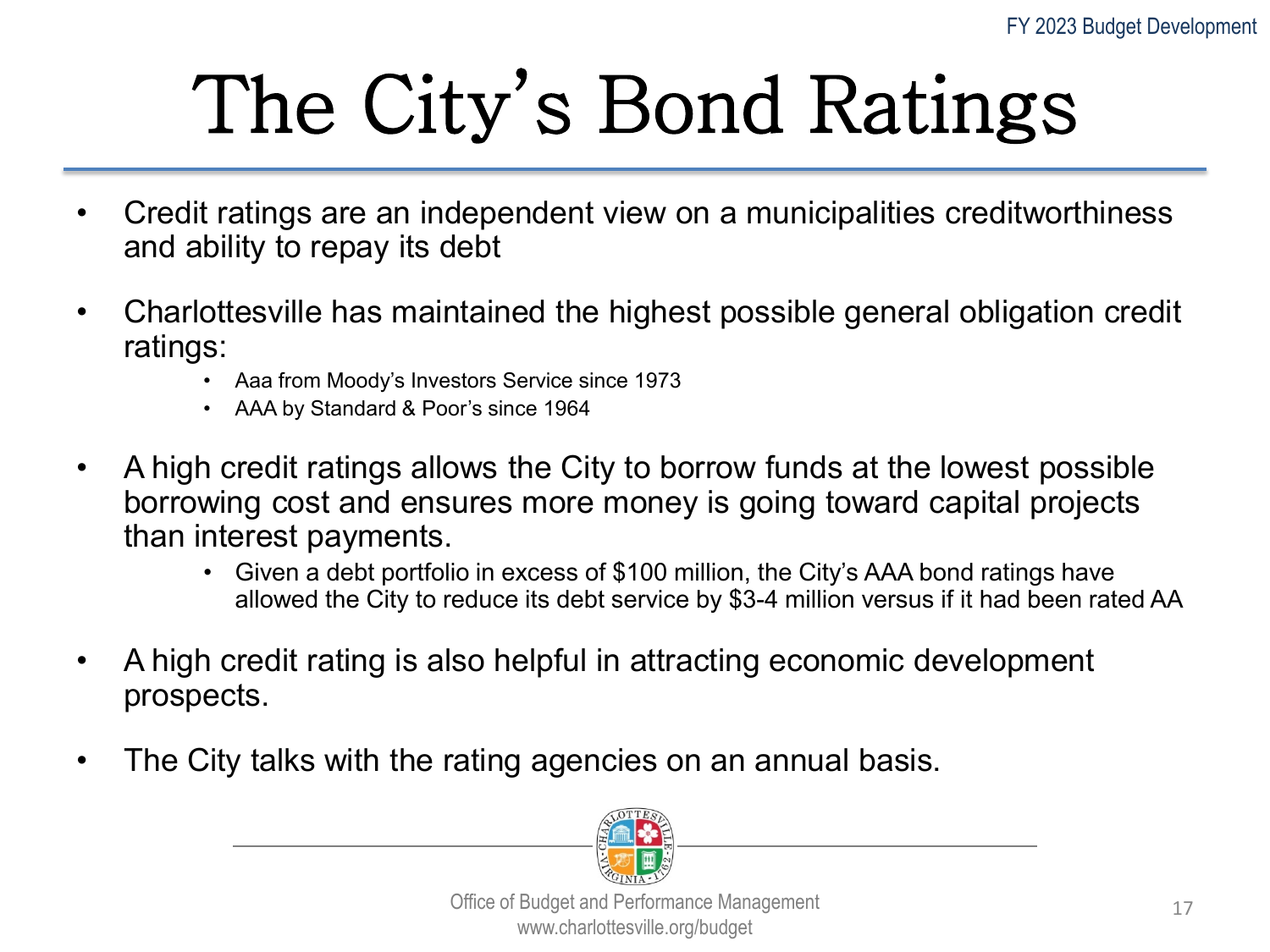## Aaa/AAA Municipalities

- The City is one of only 125 cities nationwide that maintains a "Aaa/AAA" General Obligation rating from Moody's and S&P
- Only 10 Virginia cities or towns maintain the distinction of being Aaa/AAA rated

| <b>Municipality</b>        | <b>Moody's</b> | <b>S&amp;P</b> |
|----------------------------|----------------|----------------|
| Alexandria, VA             | Aaa            | <b>AAA</b>     |
| <b>Charlottesville, VA</b> | Aaa            | <b>AAA</b>     |
| Chesapeake, VA             | Aaa            | <b>AAA</b>     |
| Fairfax, VA                | Aaa            | <b>AAA</b>     |
| Falls Church, VA           | Aaa            | <b>AAA</b>     |
| Herndon, VA                | Aaa            | <b>AAA</b>     |
| Leesburg, VA               | Aaa            | <b>AAA</b>     |
| Suffolk, VA                | Aaa            | <b>AAA</b>     |
| Vienna, VA                 | Aaa            | <b>AAA</b>     |
| Virginia Beach, VA         | Aaa            | <b>AAA</b>     |

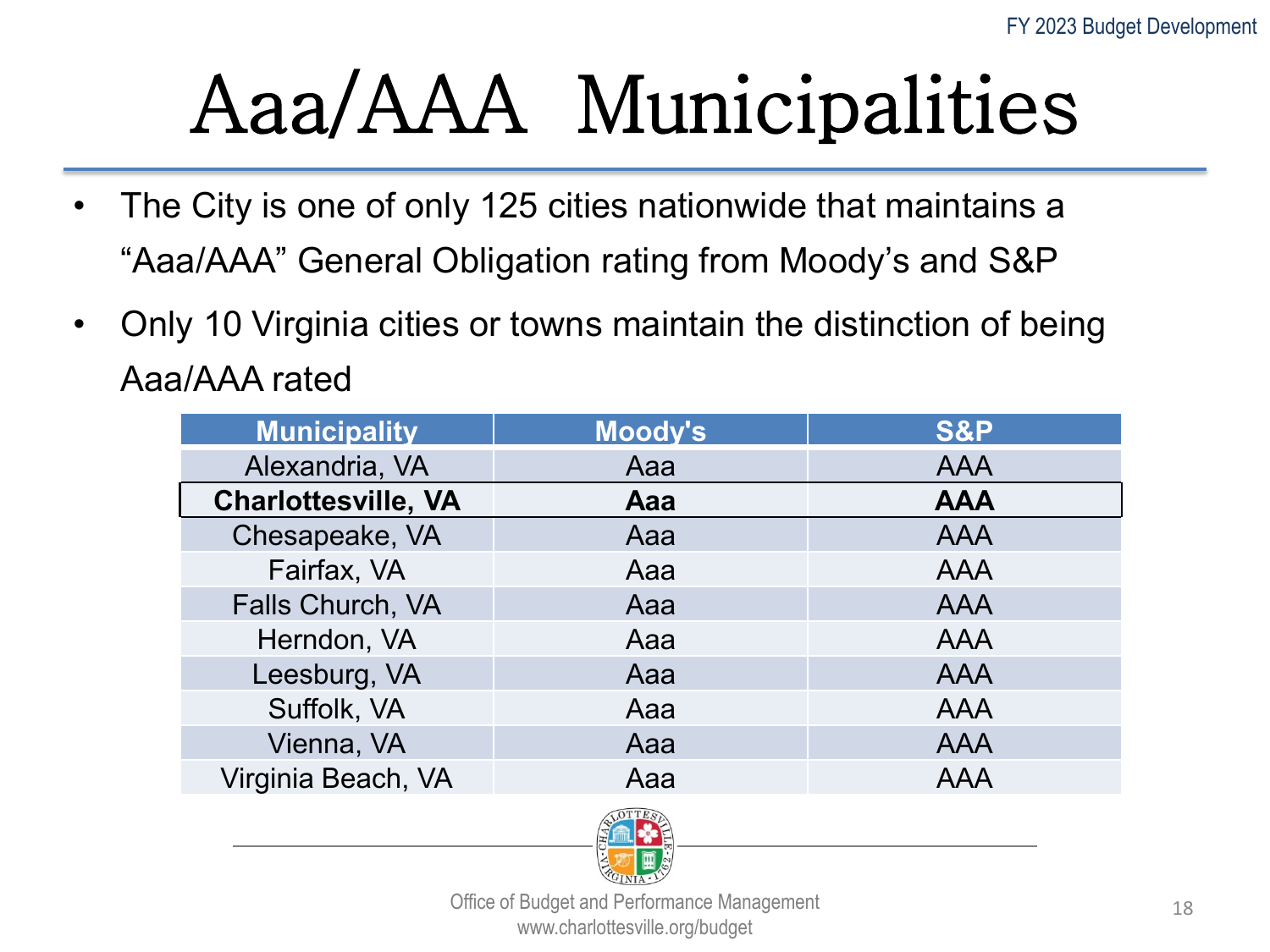## Rating Agency Factors

- Rating agencies focus on four key factors:
	- **Economy** demographics, employment base, property values and taxpayer composition
	- **Management** policies and procedures, strategic planning and ability to achieve budgetary targets
	- **Financial** budget practices, investments and fund balances
	- **Debt** outstanding debt, future needs and pension/other post employment benefit obligations

#### **Key Financial Policies**

Maintain a minimum General Fund Balance of 14% of General Fund Budget

Maintain a minimum Downturn Reserve Fund of no less than 3% of General Fund Budget

Maintain a debt service to operating expenditures ratio below a ceiling of 10% with a goal of under 9%

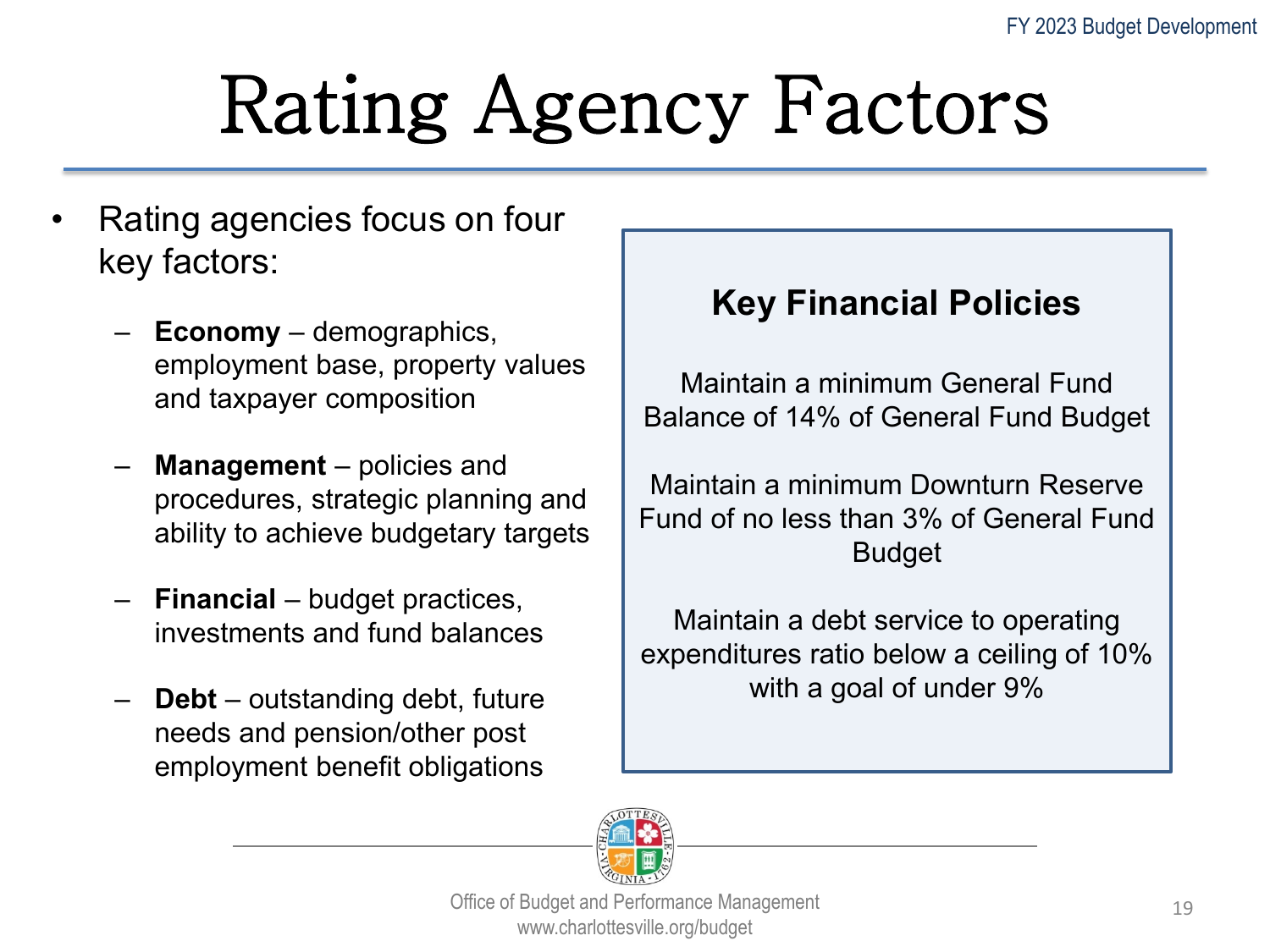## Overview of CIP

- For presentation purposes, we have divided the Capital Improvement Program ("CIP") into several categories:
	- **Authorized but Not Issued ("ABNI")** this includes projects that were approved by City Council in previous CIP's that have not been bond funded because of timing or scope issues
		- Totals **\$66 million**
	- **Revised Proposed FY 2023-2027 CIP**  the City's current five-year CIP funding for both bondable and non-bondable City capital projects and includes \$75 million for School Reconfiguration
		- Totals **\$157 million of which \$124 million is bondable**
	- **Unfunded Project List** this includes capital projects that have not been included in the current five-year CIP
		- Totals **\$127 million**

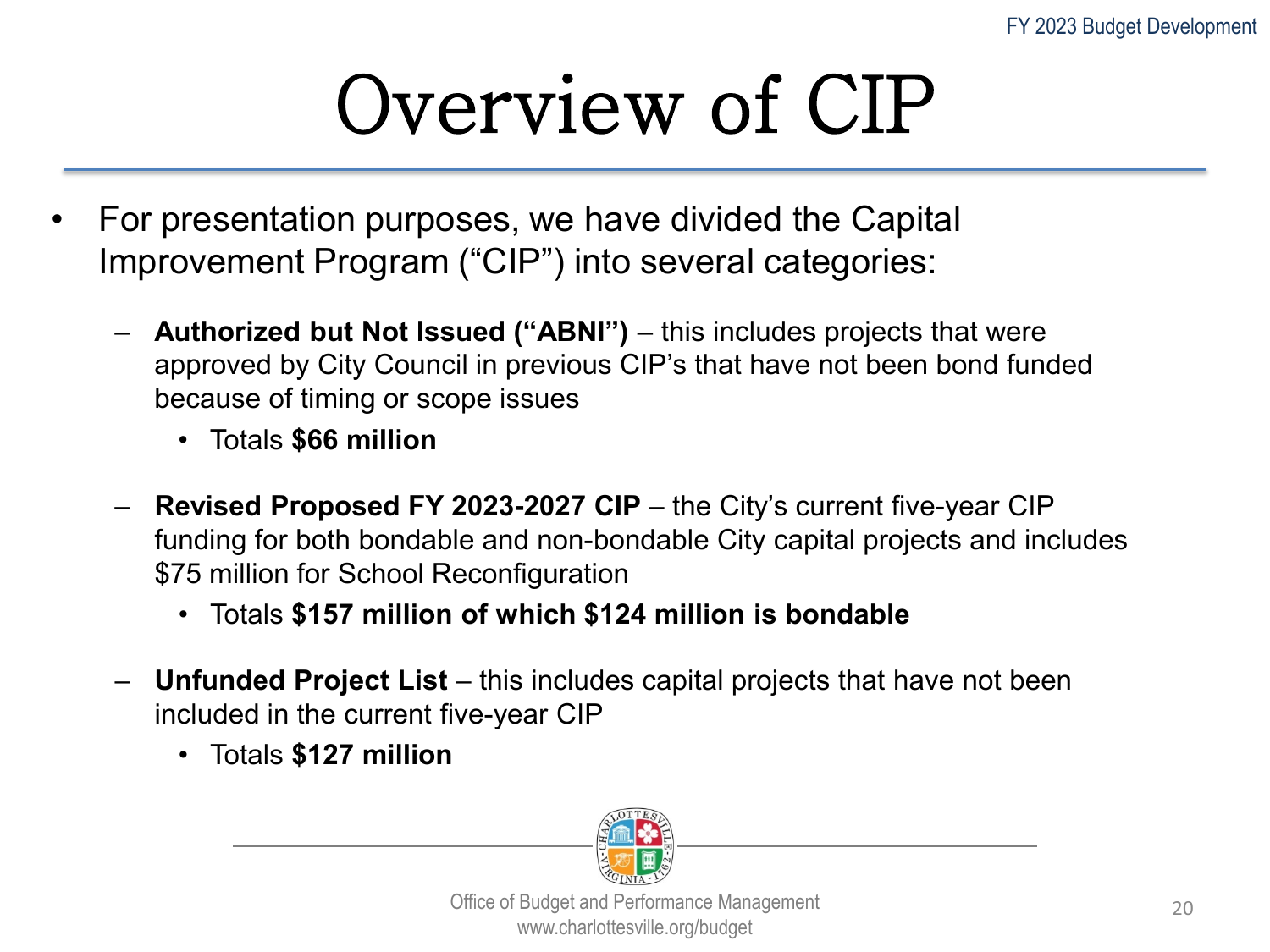#### CIP – Authorized But Not Issued

| \$4,430,000<br>630,000<br>3,608,640<br>1,500,000<br>1,998,632<br>12,000,000<br>75,000<br>1,400,000<br>750,000<br>2,100,000<br>1,050,000<br>3,026,341<br>550,000<br>175,000<br>6,712,028<br>1,250,000<br>860,000 | <b>Project</b>                             | 2022 Bonds<br><b>Authorized but not</b><br><b>Issued</b> |
|-----------------------------------------------------------------------------------------------------------------------------------------------------------------------------------------------------------------|--------------------------------------------|----------------------------------------------------------|
|                                                                                                                                                                                                                 | <b>Undergrounding Utilities</b>            |                                                          |
|                                                                                                                                                                                                                 | <b>New Sidewalks</b>                       |                                                          |
|                                                                                                                                                                                                                 | City Schools HVAC Replacement Plan         |                                                          |
|                                                                                                                                                                                                                 | <b>Street Reconstruction</b>               |                                                          |
|                                                                                                                                                                                                                 | McIntire Park - Master Plan Implementation |                                                          |
|                                                                                                                                                                                                                 | Belmont Bridge Replacement - City Match    |                                                          |
|                                                                                                                                                                                                                 | City Solar PV Prog                         |                                                          |
|                                                                                                                                                                                                                 | <b>SIA Implementation</b>                  |                                                          |
|                                                                                                                                                                                                                 | <b>Small Area Plans</b>                    |                                                          |
|                                                                                                                                                                                                                 | <b>Tonsler Park</b>                        |                                                          |
|                                                                                                                                                                                                                 | <b>City Facility HVAC Replacement</b>      |                                                          |
|                                                                                                                                                                                                                 | 800MHz Radio System Upgrade (ECC)          |                                                          |
|                                                                                                                                                                                                                 | Citywide ADA S&C                           |                                                          |
|                                                                                                                                                                                                                 | Meadow Creek Valley Master Plan            |                                                          |
|                                                                                                                                                                                                                 | <b>General District Court</b>              |                                                          |
|                                                                                                                                                                                                                 | <b>CCS Priority Improvements</b>           |                                                          |
|                                                                                                                                                                                                                 | <b>ADA Pedestrian Signal Upgrades</b>      |                                                          |
|                                                                                                                                                                                                                 | Route 250/Emmet Street Bridge Repairs      | 1,577,500                                                |
| 95,000                                                                                                                                                                                                          | <b>Penn Park Tennis Court Renovations</b>  |                                                          |
| 4, 152, 161                                                                                                                                                                                                     | <b>Facilities Lump Sum</b>                 |                                                          |

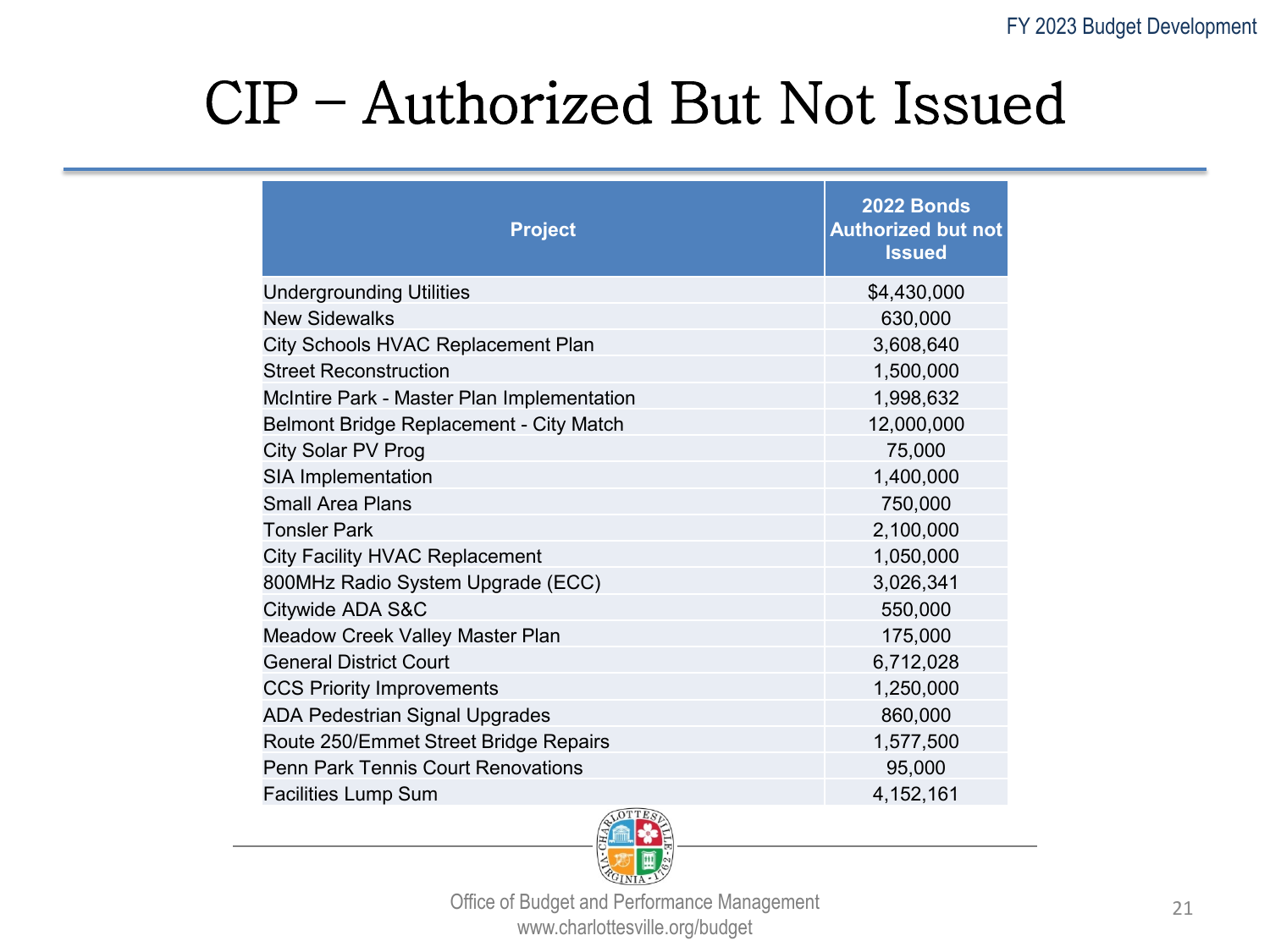#### CIP – Authorized But Not Issued (cont.)

| <b>Project</b>                                      | <b>2022 Bonds</b><br><b>Authorized but not</b><br><b>Issued</b> |                             |              |
|-----------------------------------------------------|-----------------------------------------------------------------|-----------------------------|--------------|
| Downtown Pedestrian Lighting                        | \$188,000                                                       | <b>CIP Totals</b>           |              |
| City/County Joint Parks - Darden Towe and Ivy Creek | 1,527,969                                                       | (Authorized but not Issued) |              |
| Lump Sum to Schools                                 | 3,945,491                                                       |                             |              |
| City Schools Reconfiguration and Design             | 2,500,000                                                       | <b>GO/CIP Total</b>         | \$65,829,179 |
| <b>Energy Performance Audit</b>                     | 150,000                                                         | <b>Bond Contingency</b>     | 353,583      |
| <b>Bypass Fire Station</b>                          | 3,000,000                                                       | Total with Contingency      | \$66,182,762 |
| <b>Minor Bridge Repairs</b>                         | 568,646                                                         |                             |              |
| <b>State Revenue Sharing</b>                        | 413,218                                                         |                             |              |
| <b>Riverview Park Restroom</b>                      | 220,000                                                         |                             |              |
| <b>Public Housing Redevelopment</b>                 | 1,500,000                                                       |                             |              |
| <b>Sidewalk Repair</b>                              | 500,000                                                         |                             |              |
| <b>7th Street Deck</b>                              | 1,000,000                                                       |                             |              |
| <b>Smith Center IAQ</b>                             | 250,000                                                         |                             |              |
| <b>Fire Apparatus Replacement</b>                   | 228,000                                                         |                             |              |
| <b>Traffic Signal Replacement</b>                   | 200,000                                                         |                             |              |
| <b>Blight Remediation</b>                           | 50,000                                                          |                             |              |
| VDOT Hydraulic/250                                  | 150,000                                                         |                             |              |
| <b>CHS Roof Replacement</b>                         | 120,000                                                         |                             |              |
| <b>Replacement EMS Apparatus</b>                    | 377,553                                                         |                             |              |
| East High Signalization - VDOT Rev Share            | 1,000,000                                                       |                             |              |

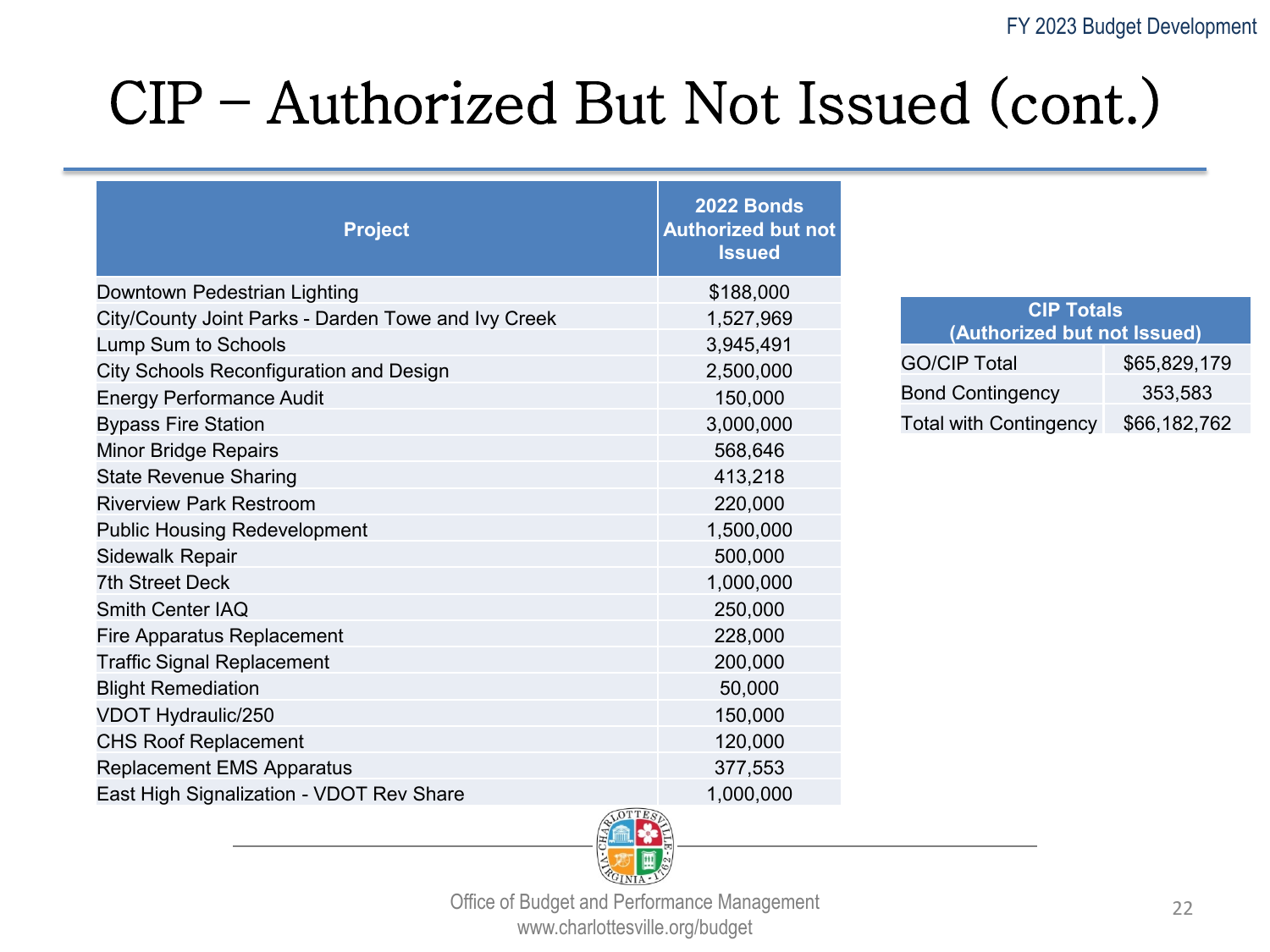### Revised Proposed CIP

| <b>EDUCATION</b><br>Projected<br>Projected<br>Projected<br>Proposed<br>Projected                          | 5 Year       |
|-----------------------------------------------------------------------------------------------------------|--------------|
|                                                                                                           |              |
| Project<br><b>FY27</b><br>FY23<br><b>FY24</b><br><b>FY25</b><br><b>FY26</b>                               | Total        |
| Lump Sum to Schools (City Contribution)<br>1,200,000<br>1,200,000<br>1,200,000<br>1,200,000<br>561,000    | 5,361,000    |
| City Schools HVAC Replacement<br>750,000<br>750,000<br>750,000<br>750,000<br>750,000                      | 3,750,000    |
| <b>City Schools Priority Improvement Projects</b><br>1,250,000<br>1,250,000<br>0<br>$\mathbf 0$<br>0      | 2,500,000    |
| Charlottesville High School Roof Replacement<br>1,200,000<br>0<br>$\mathbf 0$<br>0<br>0                   | 1,200,000    |
| Charlottesville City School Reconfiguration<br>$\mathbf 0$<br>2,500,000<br>$\mathbf 0$<br>72,500,000<br>0 | 75,000,000   |
| <b>SUBTOTAL</b><br>\$6,900,000<br>\$75,700,000<br>\$1,950,000<br>\$1,950,000<br>\$1,311,000               | \$87,811,000 |
|                                                                                                           |              |
| <b>FACILITIES CAPITAL PROJECTS</b><br>Projected<br>Projected<br>Projected<br>Projected<br>Proposed        | 5 Year       |
| <b>FY23</b><br><b>FY24</b><br><b>FY25</b><br><b>FY26</b><br><b>FY27</b><br>Project                        | Total        |
| Lump Sum to Facilities Capital Projects<br>1,045,491<br>1,045,492<br>1,045,491<br>1,045,491<br>1,045,098  | 5,227,063    |
| City Facility HVAC Replacement<br>250,000<br>250,000<br>250,000<br>250,000<br>250,000                     | 1,250,000    |
| City and Schools Solar PV Program<br>75,000<br>75,000<br>75,000<br>75,000<br>0                            | 300,000      |
| <b>SUBTOTAL</b><br>1,370,491<br>1,370,492<br>1,370,491<br>1,370,491<br>\$1,295,098                        | 6,777,063    |
|                                                                                                           |              |
| PUBLIC SAFETY AND JUSTICE<br>Projected<br>Projected<br>Projected<br>Proposed<br>Projected                 | 5 Year       |
| <b>FY27</b><br><b>FY24</b><br><b>FY25</b><br><b>FY26</b><br>Project<br>FY23                               | Total        |
| Replacement Fire Apparatus<br>1,152,415<br>0<br>$\mathbf 0$<br>0<br>0                                     | 1,152,415    |
| Bypass Fire Station - Add'l Funding<br>$\mathbf 0$<br>$\mathbf 0$<br>1,206,976<br>$\Omega$                | 1,206,976    |
| \$0<br>\$0<br>\$0<br><b>SUBTOTAL</b><br>\$1,206,976<br>\$1,152,415                                        | \$2,359,391  |

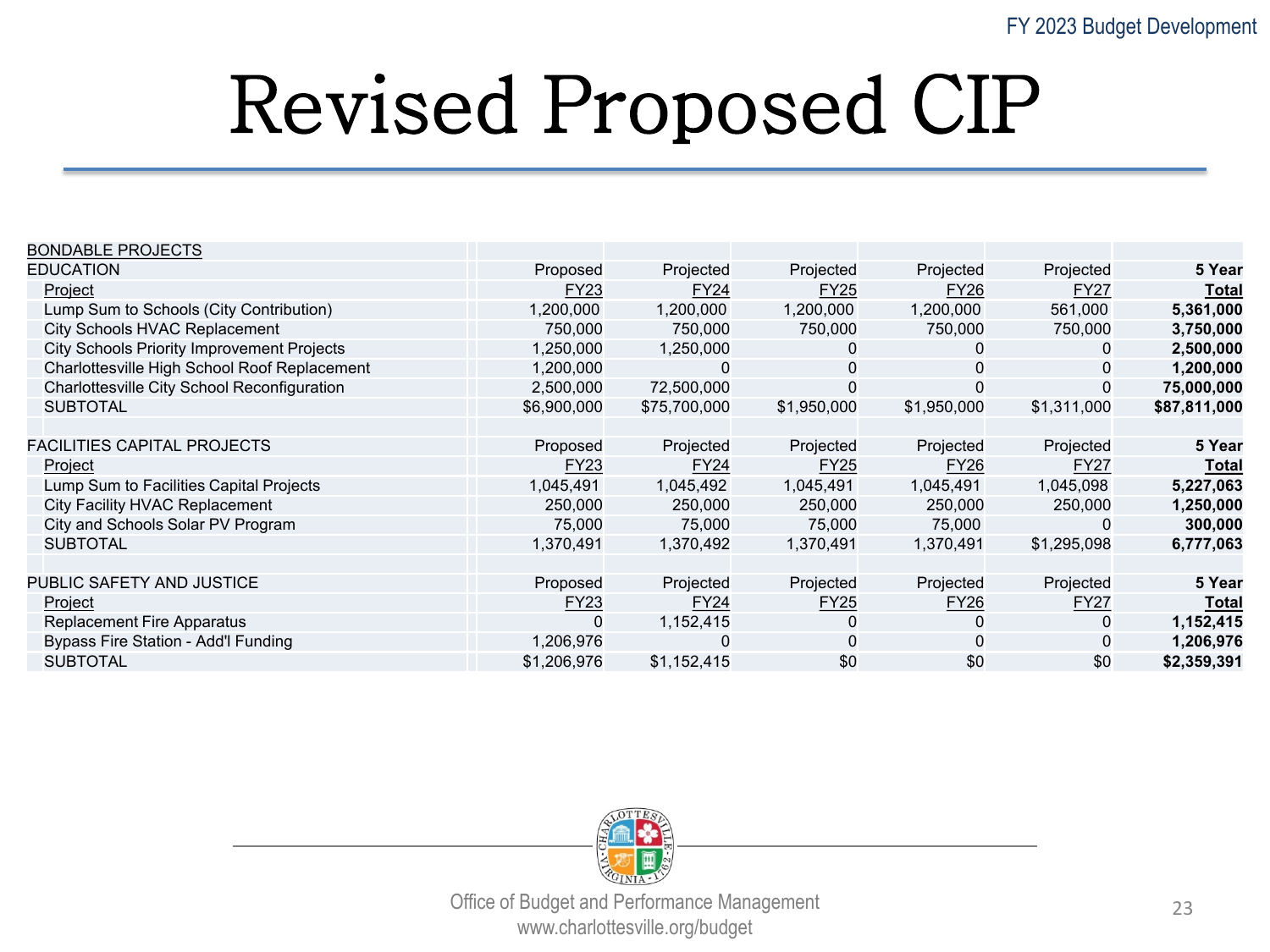| <b>BONDABLE PROJECTS (Cont.)</b>                 |              |              |             |             |                |               |
|--------------------------------------------------|--------------|--------------|-------------|-------------|----------------|---------------|
| TRANSPORTATION AND ACCESS                        | Proposed     | Projected    | Projected   | Projected   | Projected      | 5 Year        |
| Project                                          | <b>FY23</b>  | <b>FY24</b>  | <b>FY25</b> | <b>FY26</b> | <b>FY27</b>    | Total         |
| <b>New Sidewalks</b>                             | 100,000      | 100,000      | 100,000     | 100,000     | 0              | 400,000       |
| Sidewalk Repair                                  | 500,000      | 500,000      | 500,000     | 500,000     | $\overline{0}$ | 2,000,000     |
| SIA Immediate Implementation                     | 200,000      | 200,000      | 200,000     | 200,000     | $\mathbf 0$    | 800,000       |
| Small Area Plans                                 | 100,000      | 100,000      | 100,000     | 100,000     | $\overline{0}$ | 400,000       |
| <b>Street Milling and Paving</b>                 | 1,250,000    | 1,500,000    | 1,500,000   | 1,500,000   | $\mathbf 0$    | 5,750,000     |
| <b>ADA Pedestrian Signal Upgrades</b>            | 240,000      | 240,000      | 240,000     | 240,000     | $\overline{0}$ | 960,000       |
| Minor Bridge Repairs                             | 225,000      | 225,000      | 225,000     | 225,000     | $\mathbf 0$    | 900,000       |
| Citywide ADA Improvements - Sidewalks and Curbs  | 200,000      | 200,000      | 200,000     | 200,000     | $\overline{0}$ | 800,000       |
| Traffic Signal Infrastructure Replacement        | 500,000      | 500,000      | 500,000     | 500,000     | $\overline{0}$ | 2,000,000     |
| Market Street Garage Concrete Structural Repairs | 683,000      | 0            | $\Omega$    | $\mathbf 0$ | $\mathbf 0$    | 683,000       |
| <b>SUBTOTAL</b>                                  | \$3,998,000  | \$3,565,000  | \$3,565,000 | \$3,565,000 | \$0            | \$14,693,000  |
|                                                  |              |              |             |             |                |               |
| PARKS AND RECREATION                             | Projected    | Projected    | Projected   | Projected   | Projected      | 5 Year        |
| <u>Project</u>                                   | <b>FY23</b>  | <b>FY24</b>  | <b>FY25</b> | <b>FY26</b> | <b>FY27</b>    | <b>Total</b>  |
| McIntire Park Drainage Corrections               | \$350,000    |              | 0           | 0           | $\mathbf 0$    | \$350,000     |
| Key Recreation Slate Roof Replacement            | \$42,000     | \$486,000    | $\Omega$    | 0           | $\mathbf 0$    | \$528,000     |
| <b>SUBTOTAL</b>                                  | \$392,000    | \$486,000    | \$0         | \$0         | \$0            | \$878,000     |
|                                                  |              |              |             |             |                |               |
| AFFORDABLE HOUSING                               | Proposed     | Projected    | Projected   | Projected   | Projected      | 5 Year        |
| Project                                          | FY23         | <b>FY24</b>  | <b>FY25</b> | <b>FY26</b> | FY27           | Total         |
| Public Housing Redevelopment - (CRHA)            | 3,000,000    | 3,000,000    | 3,000,000   | 3,000,000   | 0              | 12,000,000    |
| <b>SUBTOTAL</b>                                  | \$3,000,000  | \$3,000,000  | \$3,000,000 | \$3,000,000 | \$0            | \$12,000,000  |
|                                                  |              |              |             |             |                |               |
| <b>TOTAL BONDABLE PROJECTS</b>                   | \$16,867,467 | \$85,273,907 | \$9,885,491 | \$9,885,491 | \$2,606,098    | \$124,518,454 |

*a. City plans to finance approximately \$121 million of bondable projects through bond issuances*

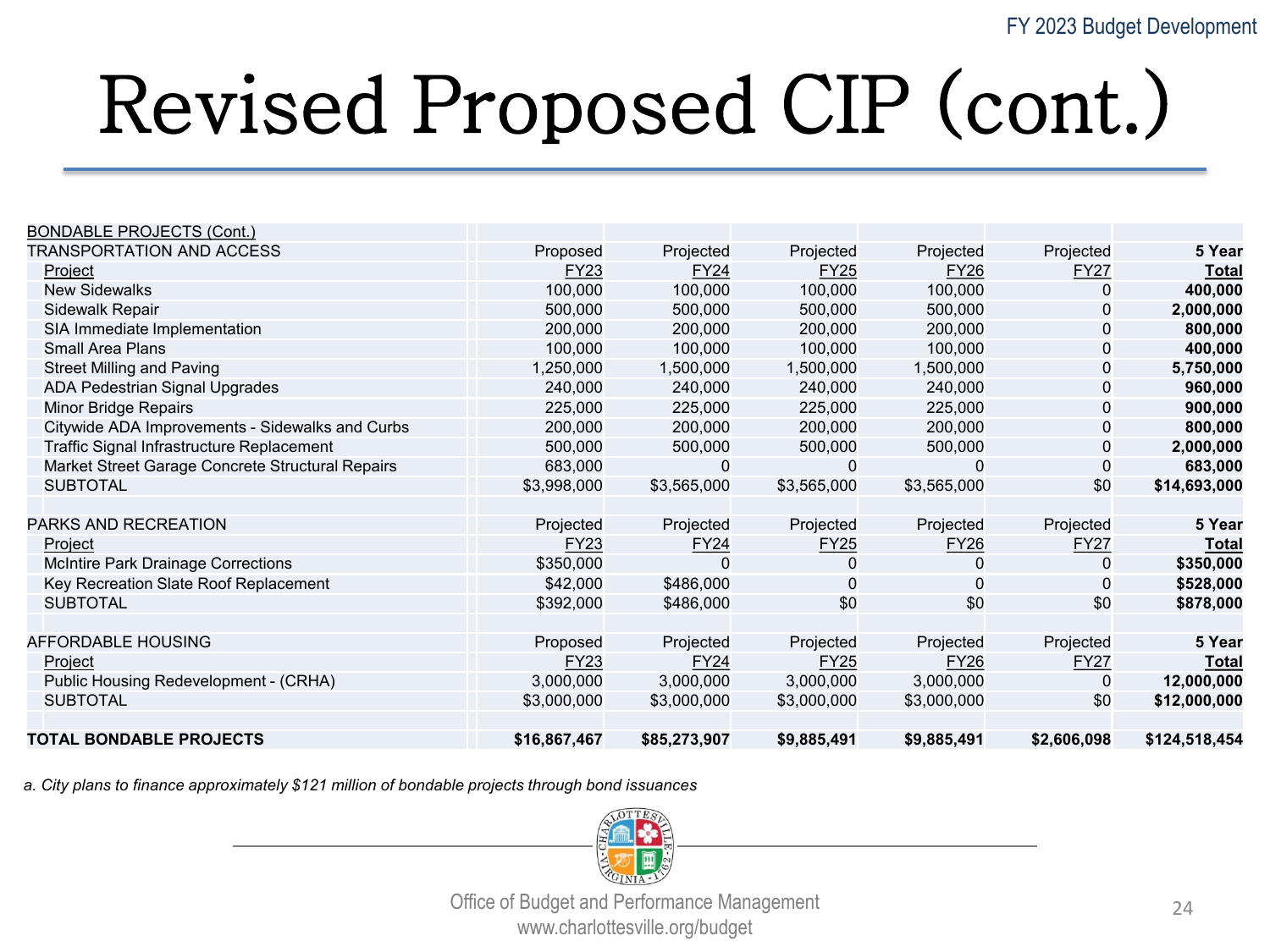| NONBONDABLE PROJECTS                           |             |             |             |             |             |           |
|------------------------------------------------|-------------|-------------|-------------|-------------|-------------|-----------|
| <b>EDUCATION</b>                               | Proposed    | Projected   | Projected   | Projected   | Projected   | 5 Year    |
| Project                                        | FY23        | <b>FY24</b> | <b>FY25</b> | <b>FY26</b> | <b>FY27</b> | Total     |
| School Small Capital Improvements Program      | 200,000     | 200,000     | 200.000     | 200,000     | $\mathbf 0$ | 800,000   |
| <b>SUBTOTAL</b>                                | \$200,000   | \$200,000   | \$200,000   | \$200,000   | \$0         | \$800,000 |
|                                                |             |             |             |             |             |           |
| ECONOMIC DEVELOPMENT                           | Proposed    | Projected   | Projected   | Projected   | Projected   | 5 Year    |
| Project                                        | <b>FY23</b> | <b>FY24</b> | <b>FY25</b> | <b>FY26</b> | FY27        | Total     |
| Economic Development Strategic Initiatives     | 95,000      | 120,000     | 120,000     | 120,000     | $\mathbf 0$ | 455,000   |
| <b>SUBTOTAL</b>                                | \$95,000    | \$120,000   | \$120,000   | \$120,000   | \$0         | \$455,000 |
|                                                |             |             |             |             |             |           |
| <b>FACILITIES CAPITAL PROJECTS</b>             |             |             |             |             |             | 5 Year    |
| Project                                        |             |             |             |             |             | Total     |
| <b>HVAC Contingency Fund - City Facilities</b> | 25,000      | 25,000      | 25,000      | 50,000      | $\mathbf 0$ | \$125,000 |
| HVAC Contingency Fund - School Facilities      | 25,000      | 25,000      | 25,000      | 50,000      | $\mathbf 0$ | \$125,000 |
| <b>SUBTOTAL</b>                                | \$50,000    | \$50,000    | \$50,000    | \$100,000   | \$0         | \$250,000 |
|                                                |             |             |             |             |             |           |
| PUBLIC SAFETY AND JUSTICE                      | Proposed    | Projected   | Projected   | Projected   | Projected   | 5 Year    |
| Project                                        | <b>FY23</b> | <b>FY24</b> | <b>FY25</b> | <b>FY26</b> | <b>FY27</b> | Total     |
| Police Mobile Data Terminals                   | 45,000      | 45,000      | 45,000      | 75,000      | $\mathbf 0$ | 210,000   |
| Police Portable Radio Replacement              | 45,000      | 45,000      | 45,000      | 75,000      | $\mathbf 0$ | 210,000   |
| Fire Portable Radio Replacement                | 45,000      | 45,000      | 45,000      | 75,000      | $\mathbf 0$ | 210,000   |
| Sheriff Portable Radio Replacement             | 18,800      | 18,800      | 18,800      | 40,000      | $\mathbf 0$ | 96,400    |
| <b>SUBTOTAL</b>                                | \$153,800   | \$153,800   | \$153,800   | \$265,000   | \$0         | \$726,400 |

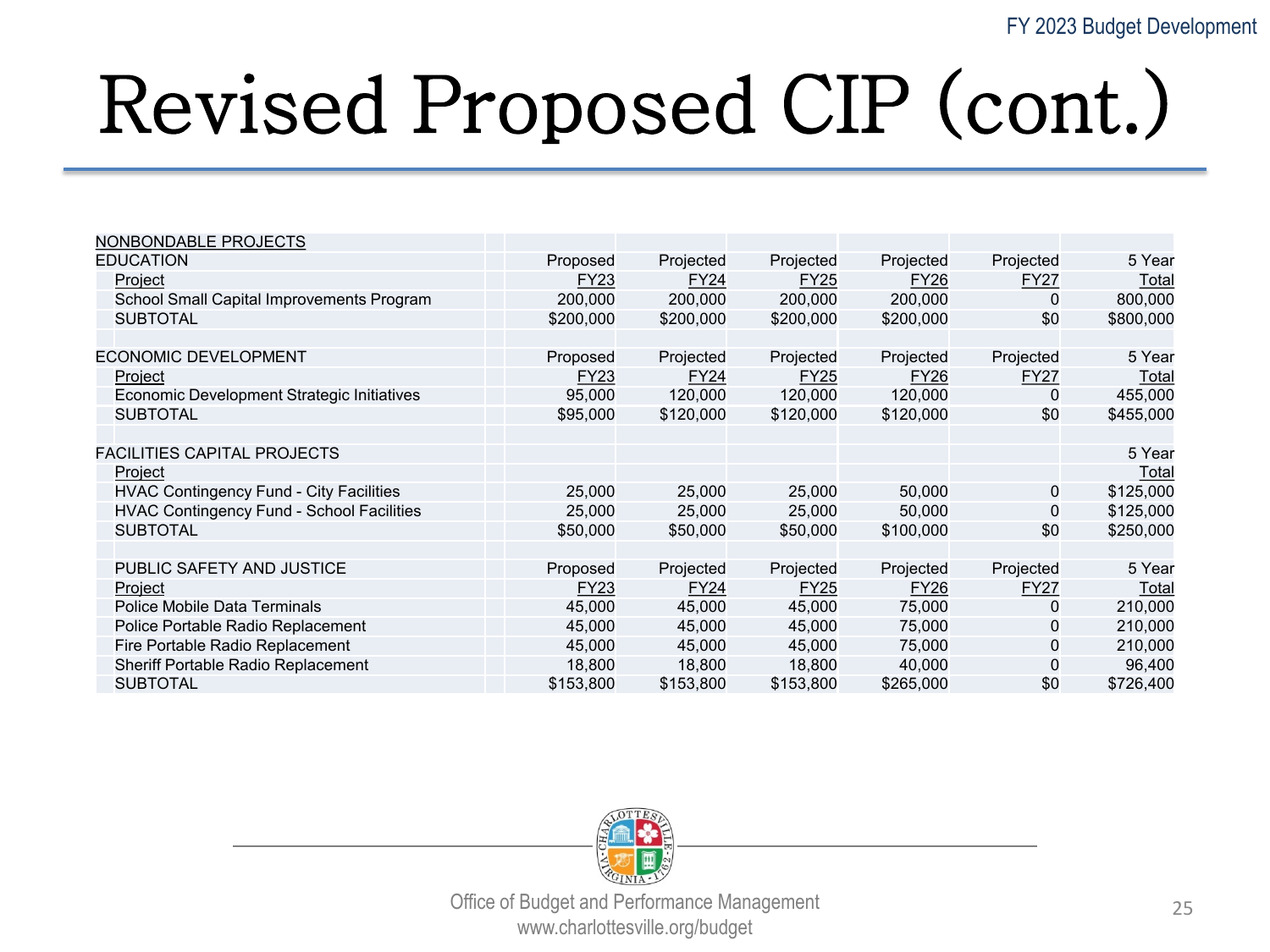| NONBONDABLE PROJECTS                                      |             |              |             |             |             |             |
|-----------------------------------------------------------|-------------|--------------|-------------|-------------|-------------|-------------|
| <b>TRANSPORTATION &amp; ACCESS</b>                        | Proposed    | Projected    | Projected   | Projected   | Projected   | 5 Year      |
| Project                                                   | FY23        | <b>FY24</b>  | <b>FY25</b> | <b>FY26</b> | <b>FY27</b> | Total       |
| State Bridge and Highway Inspections                      | 60,000      | 75,000       | 100,000     | 100,000     | $\mathbf 0$ | 335,000     |
| <b>CAT Transit Bus Replacement Match</b>                  | 139,510     | 114,400      | 114,400     | 114,400     | 0           | 482,710     |
| Intelligent Transportation System                         | 150,000     | 150,000      | 185,000     | 185,000     | $\mathbf 0$ | 670,000     |
| City Wide Traffic Engineering Improvements                | 100,000     | 137,800      | 150,000     | 150,000     | $\mathbf 0$ | 537,800     |
| Neighborhood Transportation Improvements                  | 50,000      | 50,000       | 50,000      | 50,000      | $\mathbf 0$ | 200,000     |
| <b>Bicycle Infrastructure</b>                             | 137,000     | 150,000      | 165,200     | 150,000     | $\mathbf 0$ | 602,200     |
| Right of Way Appurtenance                                 | 25,000      | 75,000       | 100,000     | 100,000     | $\mathbf 0$ | 300,000     |
| Traffic Sign Retro Reflective Compliance                  | 75,000      | 100,000      | 0           | 0           | $\mathbf 0$ | 175,000     |
| <b>ADA Ramp Corrections</b>                               | 134,930     | 138,978      | 0           | 0           | $\mathbf 0$ | 273,908     |
| Historic District and Entrance Corridor Design Guidelines |             |              |             |             | 50,000      | 50,000      |
| <b>SUBTOTAL</b>                                           | \$921,440   | \$991,178    | \$864,600   | \$849,400   | \$0         | \$3,626,618 |
|                                                           |             |              |             |             |             |             |
| PARKS & RECREATION                                        | Proposed    | Projected    | Projected   | Projected   | Projected   | 5 Year      |
| Project                                                   | <b>FY23</b> | <b>FY24</b>  | <b>FY25</b> | <b>FY26</b> | <b>FY27</b> | Total       |
| Parks and Recreation Lump Sum Account                     | 300,000     | 400,000      | 400,000     | 400,000     | $\mathbf 0$ | 1,500,000   |
| Parks and Schools Playground Renovations                  | 112,000     | 112,000      | 112,000     | 112,000     | $\mathbf 0$ | 448,000     |
| <b>Urban Tree Planting</b>                                | 75,000      | 75,000       | 75,000      | 75,000      | $\mathbf 0$ | 300,000     |
| Parkland and Trails Acquisition and Development           | 125,000     | 125,000      | 125,000     | 125,000     | $\mathbf 0$ | 500,000     |
| Downtown Mall Infrastructure Repairs                      | 78,000      | 78,000       | 78,000      | 78,000      | 78,000      | 390,000     |
| Parks and Recreation Comprehensive Master Plan            | 150,000     | 0            | 0           | 0           | 0           | 150,000     |
| Oakwood Cemetery Drainage and Road Issues                 | 45,700      | $\mathbf{0}$ | 0           | 0           | $\mathbf 0$ | 45,700      |
| Hazard and Liability Ash Tree Removal                     | 105,000     | 105,000      | 105,000     | 105,000     | $\mathbf 0$ | 420,000     |
| City/County - Ivy Creek Preservation Study                | 66,000      | 92,400       | 0           | 0           | $\mathbf 0$ | 158,400     |
| City/County - Darden Towe Ash Trees                       | 26,500      | 0            | 0           |             | 0           | 26,500      |
| <b>SUBTOTAL</b>                                           | \$1,083,200 | \$987,400    | \$895,000   | \$895,000   | \$78,000    | \$3,938,600 |

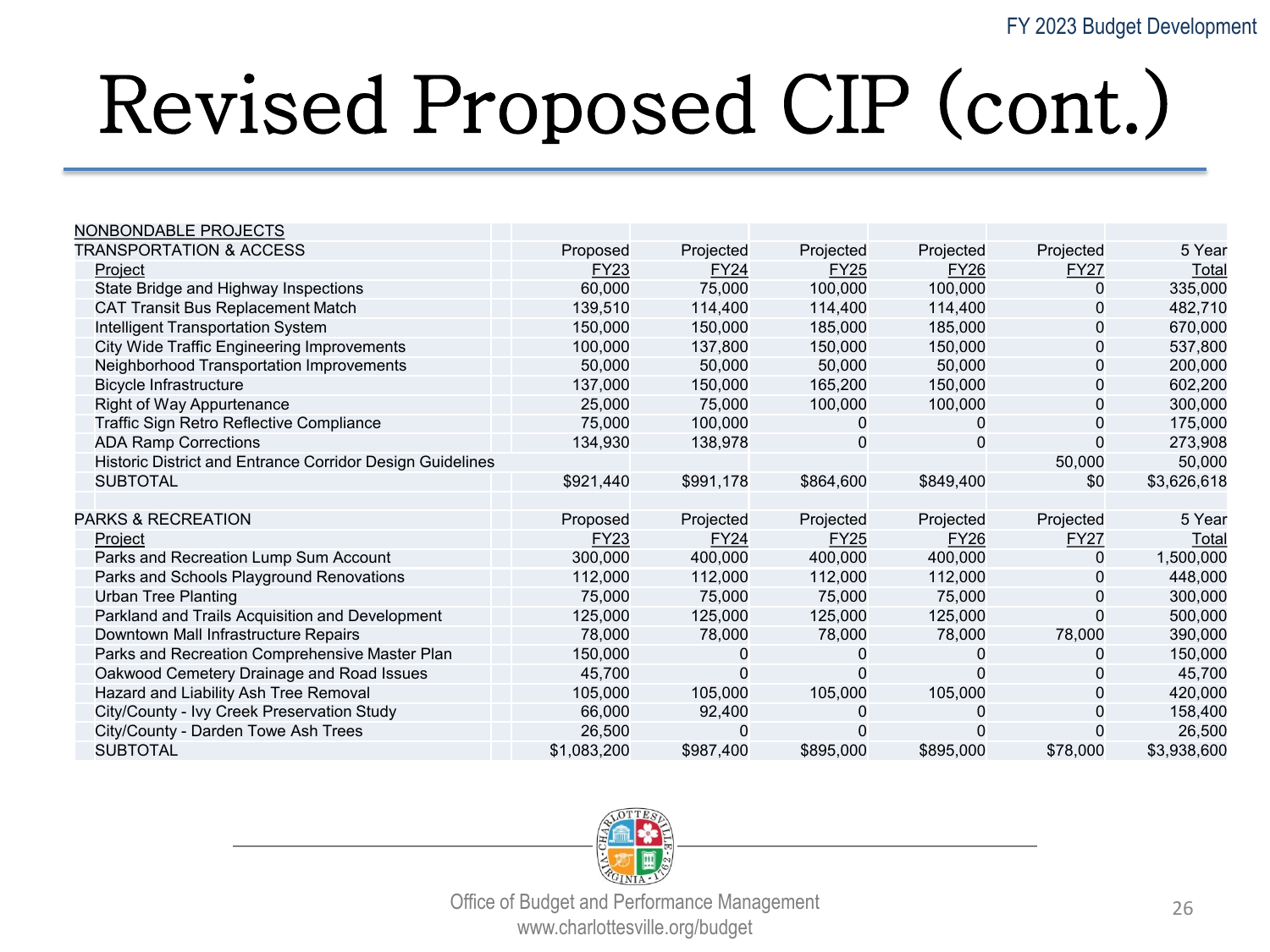| NONBONDABLE PROJECTS                                   |              |              |              |              |                |               |
|--------------------------------------------------------|--------------|--------------|--------------|--------------|----------------|---------------|
| TECHNOLOGY INFRASTRUCTURE                              | Proposed     | Projected    | Projected    | Projected    | Projected      | 5 Year        |
| Project                                                | FY23         | <b>FY24</b>  | <b>FY25</b>  | <b>FY26</b>  | <b>FY27</b>    | Total         |
| <b>Communications Technology Account/Public Access</b> | 40,000       | 40,000       | 40,000       | 40,000       | 40,000         | 200,000       |
| City Wide IT Strategic Infrastructure                  | 250,000      | 250,000      | 250,000      | 250,000      | 0              | 1,000,000     |
| <b>SUBTOTAL</b>                                        | \$290,000    | \$290,000    | \$290,000    | \$290,000    | \$40,000       | \$1,200,000   |
|                                                        |              |              |              |              |                |               |
| AFFORDABLE HOUSING                                     | Proposed     | Projected    | Projected    | Projected    | Projected      | 5 Year        |
| Project                                                | FY23         | <b>FY24</b>  | <b>FY25</b>  | <b>FY26</b>  | <b>FY27</b>    | Total         |
| Charlottesville Affordable Housing Fund (CAHF)         | 925.000      | 925,000      | 925,000      | 925,000      | 925,000        | 4,625,000     |
| <b>Supplemental Rental Assistance</b>                  | 900,000      | 900,000      | 900,000      | 900,000      | 900,000        | 4,500,000     |
| Friendship Court Infrastructure Improvements           | 0            | 2,500,000    | 0            | 0            | 0              | 2,500,000     |
| Friendship Court Redevelopment - Phase 2               | 2,500,000    | 0            | 0            | 0            | $\overline{0}$ | 2,500,000     |
| Friendship Court Redevelopment - Phase 3               | 0            | 750,000      | 2,500,000    | 0            | $\mathbf{0}$   | 3,250,000     |
| Friendship Court Redevelopment - Phase 4               | 0            | 0            | 0            | 2,250,000    | 2,250,000      | 4,500,000     |
| <b>SUBTOTAL</b>                                        | \$4,325,000  | \$5,075,000  | \$4,325,000  | \$4,075,000  | \$4,075,000    | \$21,875,000  |
|                                                        |              |              |              |              |                |               |
| TOTAL NONBONDABLE PROJECTS                             | \$7,118,440  | \$7,867,378  | \$6,898,400  | \$6,794,400  | \$4,193,000    | \$32,871,618  |
|                                                        |              |              |              |              |                |               |
| <b>TOTAL PROJECT EXPENDITURES</b>                      | \$23,985,907 | \$93,141,285 | \$16,783,891 | \$16,679,891 | \$6,799,098    | \$157,390,072 |

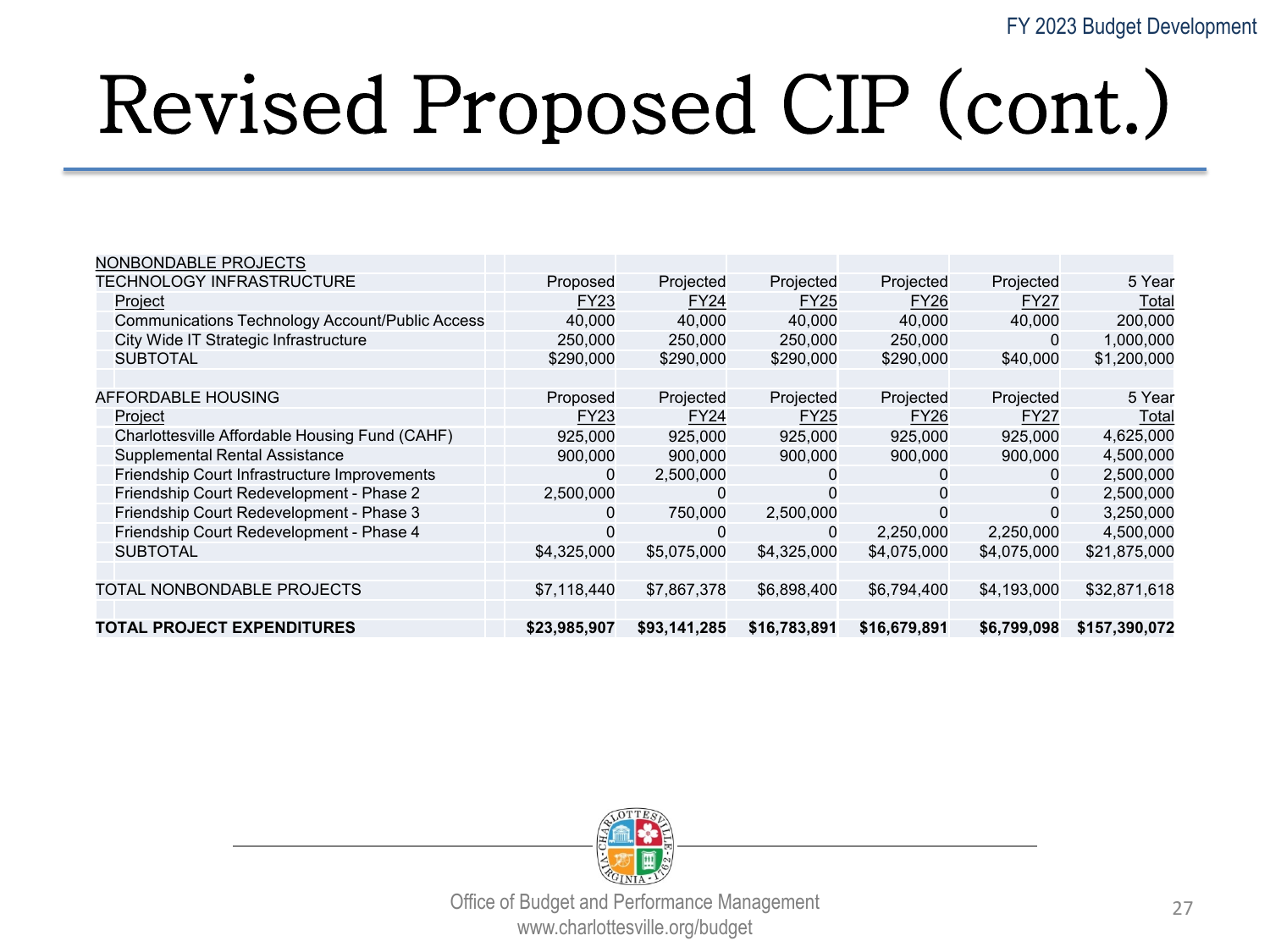## CIP – Unfunded Projects

| <b>Project Title</b>                                    |   | <b>Requested</b><br><b>FY23</b> | <b>Requested</b><br><b>FY24</b> | <b>Requested</b><br><b>FY25</b> | <b>Requested</b><br><b>FY26</b> | <b>Requested</b><br><b>FY27</b> | <b>5 Year Total</b> |
|---------------------------------------------------------|---|---------------------------------|---------------------------------|---------------------------------|---------------------------------|---------------------------------|---------------------|
| West Main Streetscape Improvements                      |   | 35,200,000                      |                                 |                                 |                                 |                                 | 35,200,000          |
| <b>Land Acquisition</b>                                 |   | 15,000,000                      | 5,000,000                       | 5,000,000                       |                                 |                                 | 25,000,000          |
| Jefferson-Madison Regional Library Renovation           |   | 13,080,638                      |                                 |                                 |                                 |                                 | 13,080,638          |
| <b>Energy Savings Performance Contract</b>              |   | 5,000,000                       |                                 |                                 |                                 |                                 | 5,000,000           |
| Dairy Road over Route 250 Bridge Replacement            |   | 750,000                         | 2,000,000                       | 2,000,000                       |                                 |                                 | 4,750,000           |
| Revenue Sharing Grant Match Funds                       |   | 2,650,000                       | 1,000,000                       | 1,000,000                       |                                 |                                 | 4,650,000           |
| <b>City Schools Priority Improvement Projects</b>       |   |                                 | $\overline{\phantom{a}}$        | 1,250,000                       | 1,250,000                       | 1,250,000                       | 3,750,000           |
| Tonsler Park Master Plan Implementation                 |   | 3,500,000                       |                                 |                                 |                                 |                                 | 3,500,000           |
| <b>Stribling Avenue Sidewalk</b>                        |   | 500,000                         | 1,150,000                       | 1,150,000                       |                                 |                                 | 2,800,000           |
| <b>Housing Rehabilitation</b>                           |   | 1,000,000                       | 500,000                         | 500,000                         | 500,000                         |                                 | 2,500,000           |
| <b>CHS Roof Replacement</b>                             |   | 2,300,000                       |                                 |                                 |                                 |                                 | 2,300,000           |
| <b>Street Milling and Paving</b>                        |   | 500,000                         | 500,000                         | 500,000                         | 500,000                         |                                 | 2,000,000           |
| <b>Undergrounding Overhead Private Utilities</b>        |   | 2,000,000                       |                                 |                                 |                                 |                                 | 2,000,000           |
| PHA - Gap Funding for MACAA Apartments                  | # | 1,980,000                       |                                 |                                 |                                 |                                 | 1,980,000           |
| PHA - Gap Funding for Park Street Christian             |   | 1,950,000                       |                                 |                                 |                                 |                                 | 1,950,000           |
| Church/Hinton Avenue United Methodist Church            |   |                                 |                                 |                                 |                                 |                                 |                     |
| Apartments                                              | # |                                 |                                 |                                 |                                 |                                 |                     |
| Meadowcreek Valley Master Plan Implementation           |   | 1,250,000                       |                                 |                                 |                                 |                                 | 1,250,000           |
| <b>New Sidewalks</b>                                    |   | 600,000                         | 300,000                         | 300,000                         |                                 |                                 | 1,200,000           |
| Crow Recreation ADA Compliance                          |   | 1,000,000                       |                                 |                                 |                                 |                                 | 1,000,000           |
| Meadow Creek Trail Connection from Michie to Greenbrier |   | 750,000                         |                                 |                                 |                                 |                                 | 750,000             |

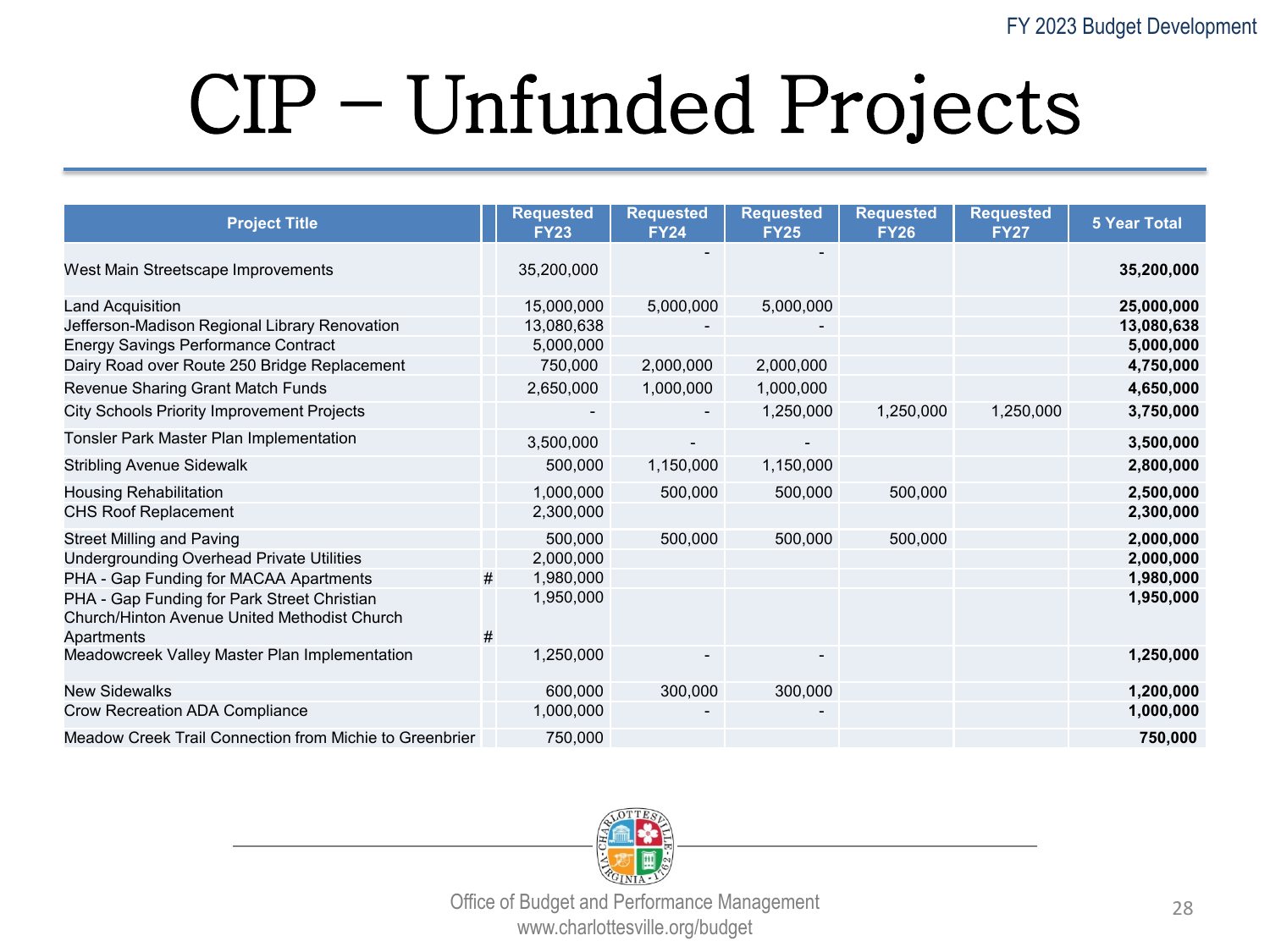#### CIP – Unfunded Projects (cont.)

| <b>Project Title</b>                                                         | <b>Requested</b><br><b>FY23</b> | <b>Requested</b><br><b>FY24</b> | <b>Requested</b><br><b>FY25</b> | <b>Requested</b><br><b>FY26</b> | <b>Requested</b><br><b>FY27</b> | <b>5 Year Total</b> |
|------------------------------------------------------------------------------|---------------------------------|---------------------------------|---------------------------------|---------------------------------|---------------------------------|---------------------|
| Virginia Supportive Housing - Permanent Supportive<br><b>Housing Project</b> | 500,000                         | 250,000                         |                                 |                                 |                                 | 750,000             |
| Onesty Youth Aquatic Play Features Replacement                               | 712,000                         | $\overline{\phantom{a}}$        |                                 | $\overline{\phantom{0}}$        |                                 | 712,000             |
| Key Rec Center Restroom/Locker Room Renovations                              | 600,000                         |                                 |                                 |                                 |                                 | 600,000             |
| <b>LED Streetlight Conversion</b>                                            | 50,000                          | 275,000                         | 275,000                         |                                 |                                 | 600,000             |
| Forest Hills Spray Pad Shade Structure                                       | 540,000                         | $\blacksquare$                  |                                 | $\blacksquare$                  |                                 | 540,000             |
| McIntire Park Master Plan Implementation                                     | 500,000                         | $\blacksquare$                  |                                 |                                 |                                 | 500,000             |
| Meadowcreek Golf Course Cart Trail Paving                                    | 500,000                         | $\overline{\phantom{a}}$        |                                 |                                 |                                 | 500,000             |
| Citywide ADA Improvements - Sidewalks & Curbs                                | 230,512                         | 124,729                         | 131,225                         |                                 |                                 | 486,466             |
| Avon Salt Barn                                                               | 478,791                         |                                 |                                 |                                 |                                 | 478,791             |
| <b>Yorktown Drive Sidewalk</b>                                               | 456,500                         | $\blacksquare$                  |                                 |                                 |                                 | 456,500             |
| Bicycle Infrastructure                                                       | 400,000                         | $\overline{\phantom{a}}$        |                                 |                                 |                                 | 400,000             |
| Parks and Recreation Lump Sum                                                | 400,000                         | $\overline{\phantom{a}}$        |                                 |                                 |                                 | 400,000             |
| Schools Small Cap Improvements                                               | 100,000                         | 100,000                         | 100,000                         | 100,000                         |                                 | 400,000             |
| Park Trails and Land Acquisitions                                            | 125,000                         | 125,000                         | 125,000                         |                                 |                                 | 375,000             |
| Downtown Mall Infrastructure Repairs                                         | 144,000                         | 72,000                          | 72,000                          | 72,000                          |                                 | 360,000             |
| Spray ground Surface Renovations                                             | 354,000                         | $\overline{\phantom{a}}$        |                                 |                                 |                                 | 354,000             |
| Automation and Processing for AP Invoices                                    | 46,690                          | 244,001                         | 25,133                          |                                 |                                 | 315,824             |
| Fire Bunker Gear (PPE) Replacement                                           |                                 | $\blacksquare$                  | 300,000                         | $\overline{\phantom{a}}$        |                                 | 300,000             |
| Fire Self-Contained Breathing Apparatus (SCBA)<br>Replacement                |                                 |                                 |                                 |                                 | 300,000                         | 300,000             |
| Green Infrastructure Opportunities                                           | 150,000                         | 75,000                          | 75,000                          |                                 |                                 | 300,000             |

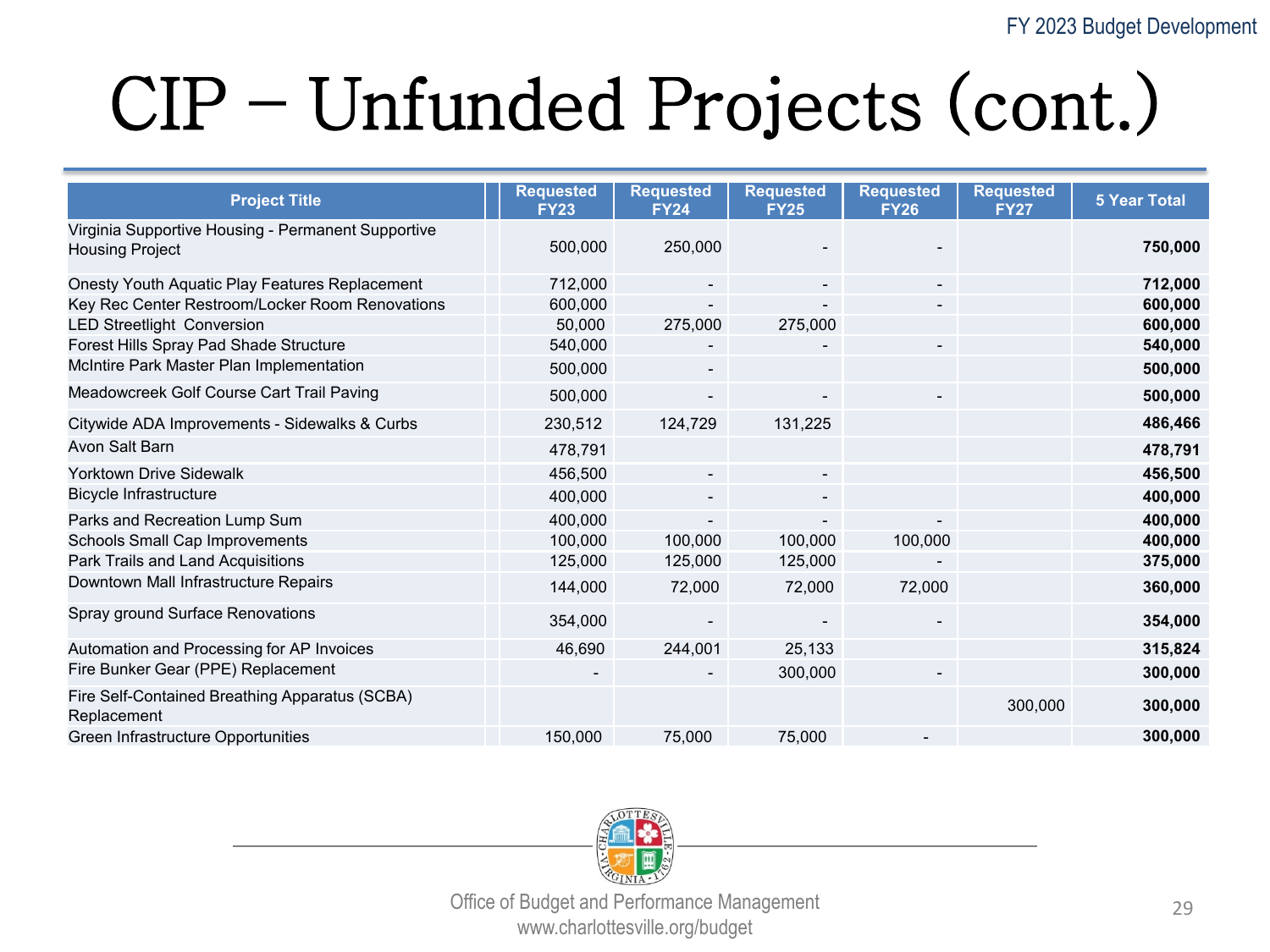#### CIP – Unfunded Projects (cont.)

| <b>Project Title</b>                                                                 | <b>Requested</b><br><b>FY23</b> | <b>Requested</b><br><b>FY24</b> | <b>Requested</b><br><b>FY25</b> | <b>Requested</b><br><b>FY26</b> | <b>Requested</b><br><b>FY27</b> | <b>5 Year Total</b> |
|--------------------------------------------------------------------------------------|---------------------------------|---------------------------------|---------------------------------|---------------------------------|---------------------------------|---------------------|
| Park Lighting Replacements                                                           | 150,000                         | 75,000                          | 75,000                          |                                 |                                 | 300,000             |
| Washington Park Pool Shade Structure Replacement                                     | 250,000                         | $\blacksquare$                  | $\blacksquare$                  |                                 |                                 | 250,000             |
| <b>Bridge Inspections</b>                                                            | 242,274                         |                                 |                                 |                                 |                                 | 242,274             |
| <b>Blight and Code Enforcement Fund</b>                                              | 150,000                         | $\overline{\phantom{a}}$        | 50,000                          |                                 |                                 | 200,000             |
| Meadowcreek Golf Course Bunker Renovations                                           | 200,000                         | $\blacksquare$                  |                                 |                                 |                                 | 200,000             |
| SIA Implementation                                                                   | 100,000                         | 50,000                          | 50,000                          |                                 |                                 | 200,000             |
| Parks and Recreation Facility Security Upgrades 7<br>Enhancements                    | 190,000                         |                                 |                                 |                                 |                                 | 190,000             |
| Parkland Acquisition Underserved Areas                                               | 80,000                          | 100,000                         |                                 |                                 |                                 | 180,000             |
| Fontaine Avenue Fire Station Alerting System                                         |                                 |                                 |                                 |                                 | 175,000                         | 175,000             |
| Historic Preservation Program - Historic Surveys                                     | 50,000                          | 50,000                          |                                 | 50,000                          |                                 | 150,000             |
| Meadowcreek Golf Course Parking Lot Light Installation                               | 150,000                         |                                 |                                 |                                 |                                 | 150,000             |
| Meadowcreek Golf Course Tee Box Leveling                                             | 150,000                         | $\overline{\phantom{a}}$        |                                 |                                 |                                 | 150,000             |
| Preston Corridor Study - leverage funding for Preston-<br>Grady Intersections        | 150,000                         |                                 |                                 |                                 |                                 | 150,000             |
| Land Acquisition - CAT Park-n-Ride Hub 29N                                           |                                 | 145,685                         |                                 |                                 |                                 | 145,685             |
| Forest Health Improvement Initiative                                                 | 100,000                         |                                 |                                 |                                 |                                 | 100,000             |
| Safe Routes to School - Prioritize projects, schematic<br>designs and cost estimates | 100,000                         |                                 |                                 |                                 |                                 | 100,000             |
| <b>Skatepark Lighting</b>                                                            | 85,000                          | $\overline{\phantom{a}}$        |                                 |                                 |                                 | 85,000              |
| <b>Citywide Tree Planting</b>                                                        | 25,000                          | 25,000                          | 25,000                          |                                 |                                 | 75,000              |
| <b>Total for all Requests</b>                                                        | 97,470,405                      | 12,161,415                      | 13,003,358                      | 2,472,000                       | 1,725,000                       | 126,832,178         |

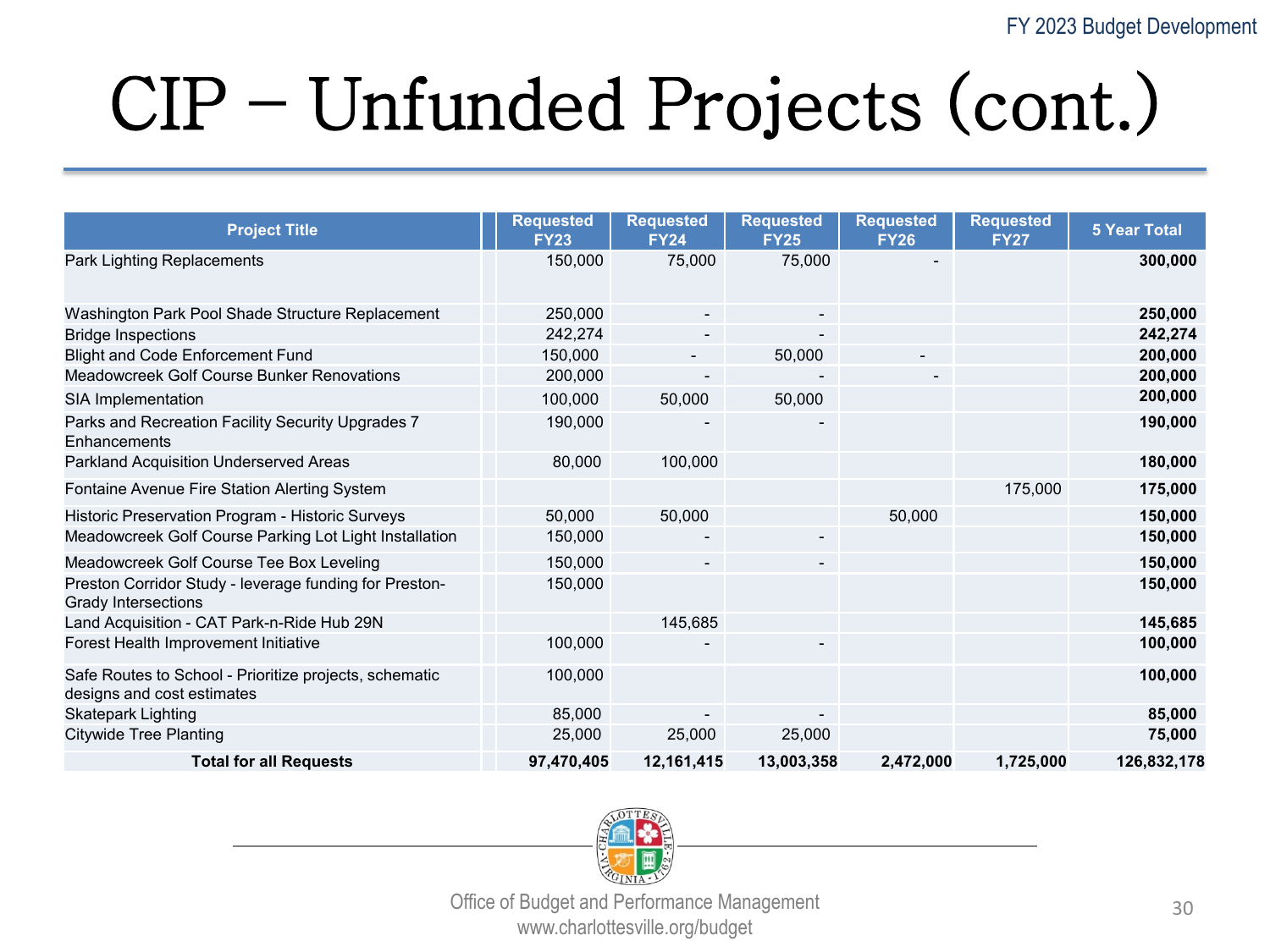#### Overview of City's Major Funding Priorities

|                    | <b>ABNI</b>  | <b>Revised Proposed</b><br><b>CIP</b> | <b>Currently Funded</b> | <b>Unfunded</b> |
|--------------------|--------------|---------------------------------------|-------------------------|-----------------|
| <b>IEducation</b>  | \$7,815,491  | \$85,091,000                          | \$92,906,491            | \$6,450,000     |
| Transportation     | \$6,457,364  | \$9,857,618                           | \$16,314,982            | \$53,705,925    |
| Affordable Housing | \$1,500,000  | \$27,405,159                          | \$28,905,159            | \$32,180,000    |
| Total              | \$15,772,855 | \$122,353,777                         | \$138,126,632           | \$92,335,925    |

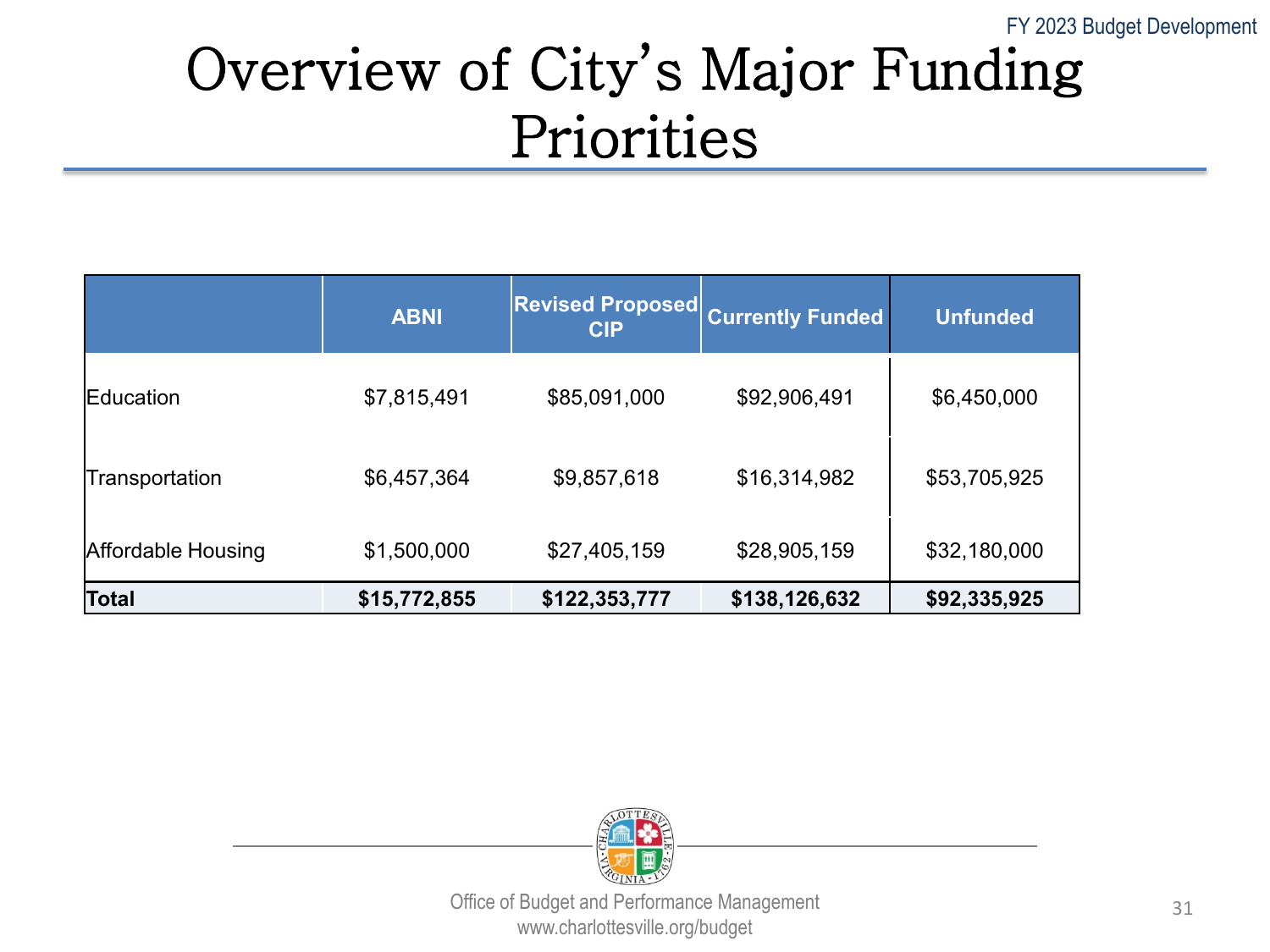#### Forecasted Impact of Proposed CIP

• The following table illustrates the impact on the City's Debt Policy of proposed future debt issuances to fund previously authorized but unissued debt and future capital projects

| <b>Debt Service Projection</b> |            |            |                                                                                                 |                                                                                     |  |
|--------------------------------|------------|------------|-------------------------------------------------------------------------------------------------|-------------------------------------------------------------------------------------|--|
| <b>Fiscal Year</b>             |            |            | Bond Issue Amount (1) Annual Debt Service (2) General Fund Expenditure<br>Budget <sup>(3)</sup> | <b>Ratio of Debt Service to</b><br><b>Total General Fund</b><br><b>Expenditures</b> |  |
| 2016                           | 11,125,466 | 9,128,798  | 156,391,435                                                                                     | 5.84%                                                                               |  |
| 2017                           | 11,140,000 | 10,103,067 | 162,018,737                                                                                     | 6.24%                                                                               |  |
| 2018                           | 4,610,000  | 10,615,335 | 171,657,127                                                                                     | 6.18%                                                                               |  |
| 2019                           | 9,520,000  | 10,375,167 | 179,725,535                                                                                     | 5.77%                                                                               |  |
| 2020                           |            | 10,743,891 | 188,863,920                                                                                     | 5.69%                                                                               |  |
| 2021                           | 22,655,000 | 10,465,180 | 191,195,873                                                                                     | 5.47%                                                                               |  |
| 2022                           | 25,000,000 | 11,943,384 | 192,212,843                                                                                     | 6.21%                                                                               |  |
| 2023                           | 25,000,000 | 13,743,447 | 205,531,533                                                                                     | 6.69%                                                                               |  |
| 2024                           | 60,000,000 | 15,112,453 | 216,035,122                                                                                     | 7.00%                                                                               |  |
| 2025                           | 25,000,000 | 19,474,820 | 219,275,649                                                                                     | 8.88%                                                                               |  |
| 2026                           | 25,000,000 | 20,460,201 | 222,564,784                                                                                     | 9.19%                                                                               |  |
| 2027                           | 25,000,000 | 22,024,024 | 225,903,255                                                                                     | 9.75%                                                                               |  |
| 2028                           |            | 23,079,666 | 229,291,804                                                                                     | <b>10.07%</b>                                                                       |  |
| 2029                           |            | 21,987,966 | 232,731,181                                                                                     | 9.45%                                                                               |  |
| 2030                           |            | 20,732,166 | 236,222,149                                                                                     | 8.78%                                                                               |  |
| 2031                           | 15,000,000 | 19,767,497 | 239,765,481                                                                                     | 8.24%                                                                               |  |
| 2032                           | 15,000,000 | 19,848,130 | 243,361,963                                                                                     | 8.16%                                                                               |  |

\*Estimates, subject to change. Timing and amount of debt issuances are based on most recent estimated project draw schedules

(1) Represents the amount of bonds previously issued or amounts we expect to issue in future years (2) Represents the actual and expected annual debt service payments based on projected issuance

schedule (3) Assumes an annual General Fund budget growth rate of 1.5% and 2% meals tax growth in years 2022 - 2026

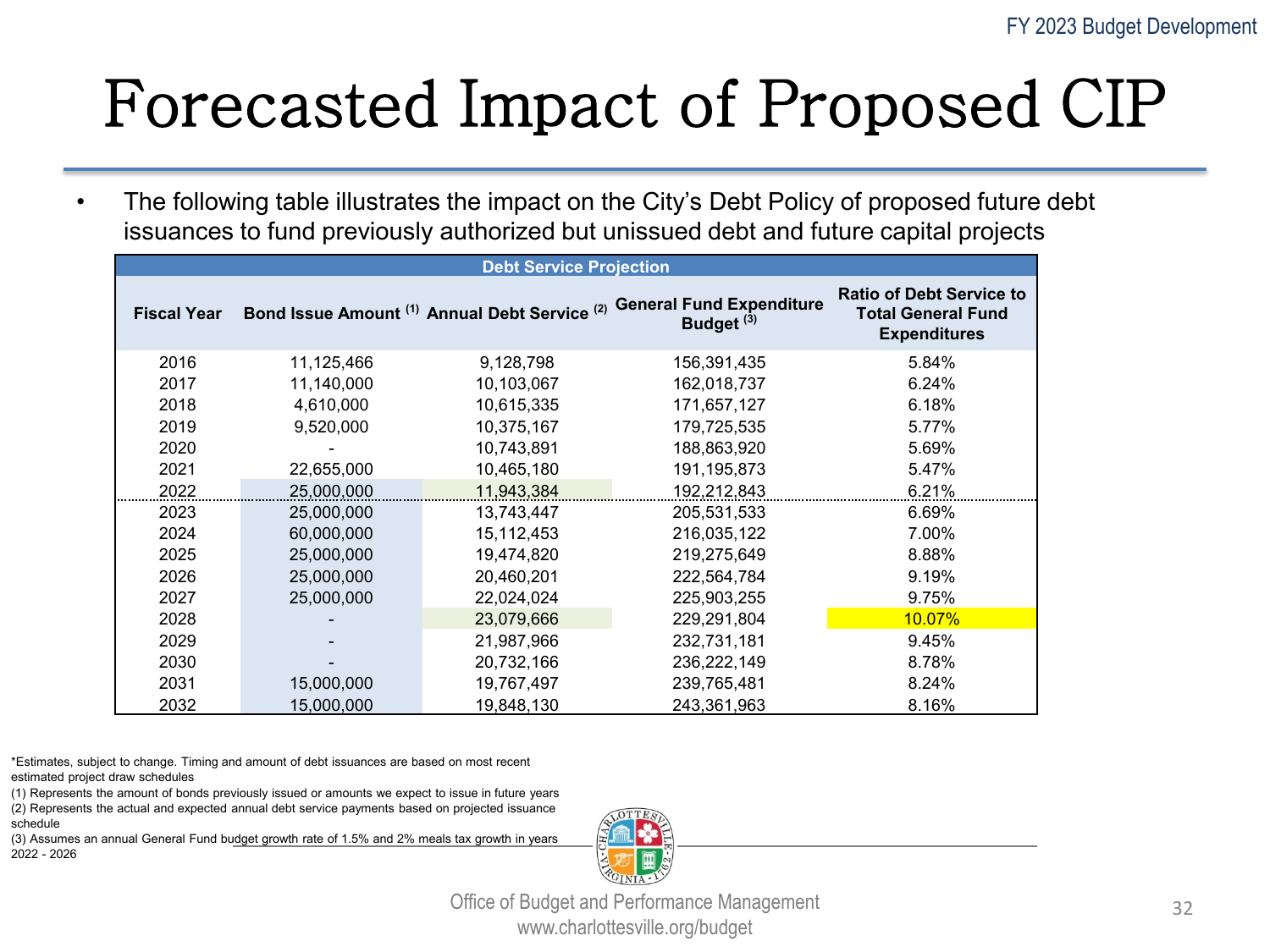#### Historic and Future Borrowing Plans

- From FY12 to FY21, the City borrowed a total of \$86.1 million for City capital projects
- The average annual borrowing amount for City projects from FY12 to FY21 (excluding refundings and self-supporting debt) was \$9.6 million in contrast to the \$30.8 million that is anticipated to be issued annually from FY22 to FY27



**Charlottesville Bond Issues**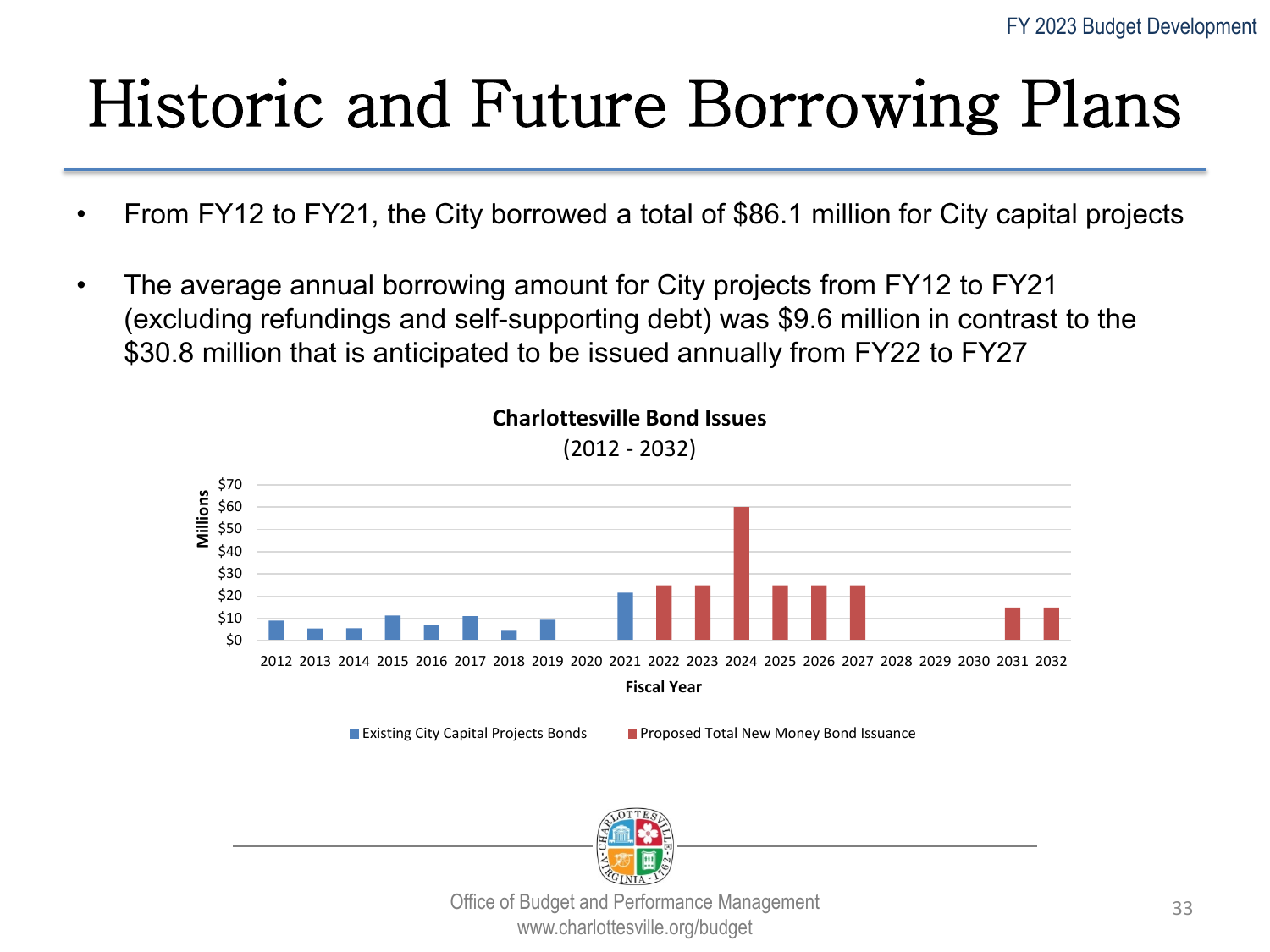#### Estimated Debt Service

- If the City borrows according to the schedule outlined previously, annual debt service is projected to rise to \$23.1 million
- In contrast, FY 2022 annual debt service was \$11.9 million



**Total Projected Debt Service**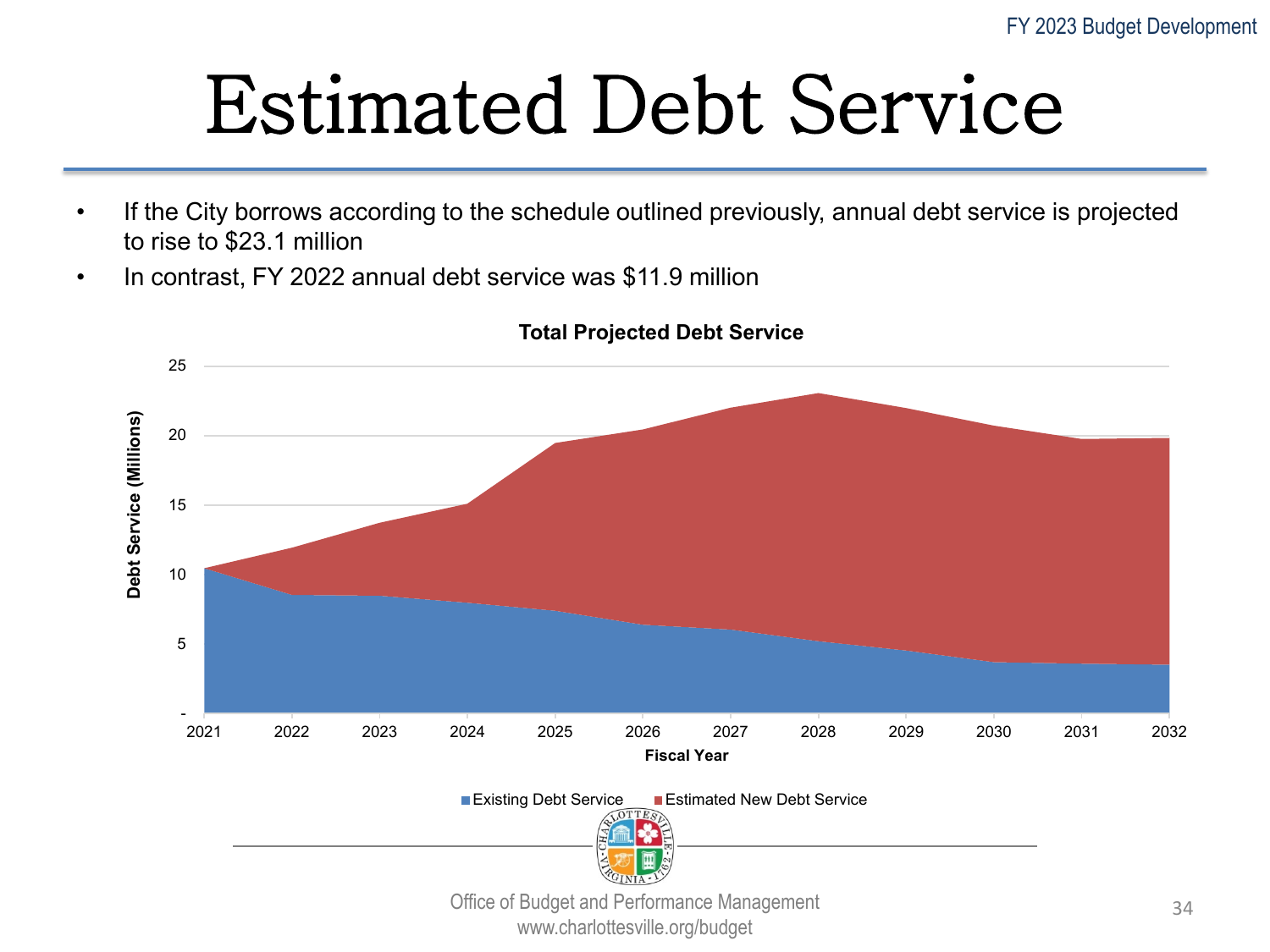#### Funding Options for Increased Debt Service

- In order to pay for the future increase in debt service, the City has essentially three options:
	- 1. Use of Existing Funds
		- ‒ Current Debt Service Fund balance of \$11.9 million
	- 2. Increase Revenues
	- 3. Decrease Other Expenditures
- Using \$0.95 Real Estate Tax Rate as a Revenue Source example:
	- Real Estate Taxes generate approximately \$85.5 million
	- FY 2022 Debt Service was \$11.9m (equivalent to 13 cents)
	- Balance of \$73.6m used annually for other City expenditures (82 cents)



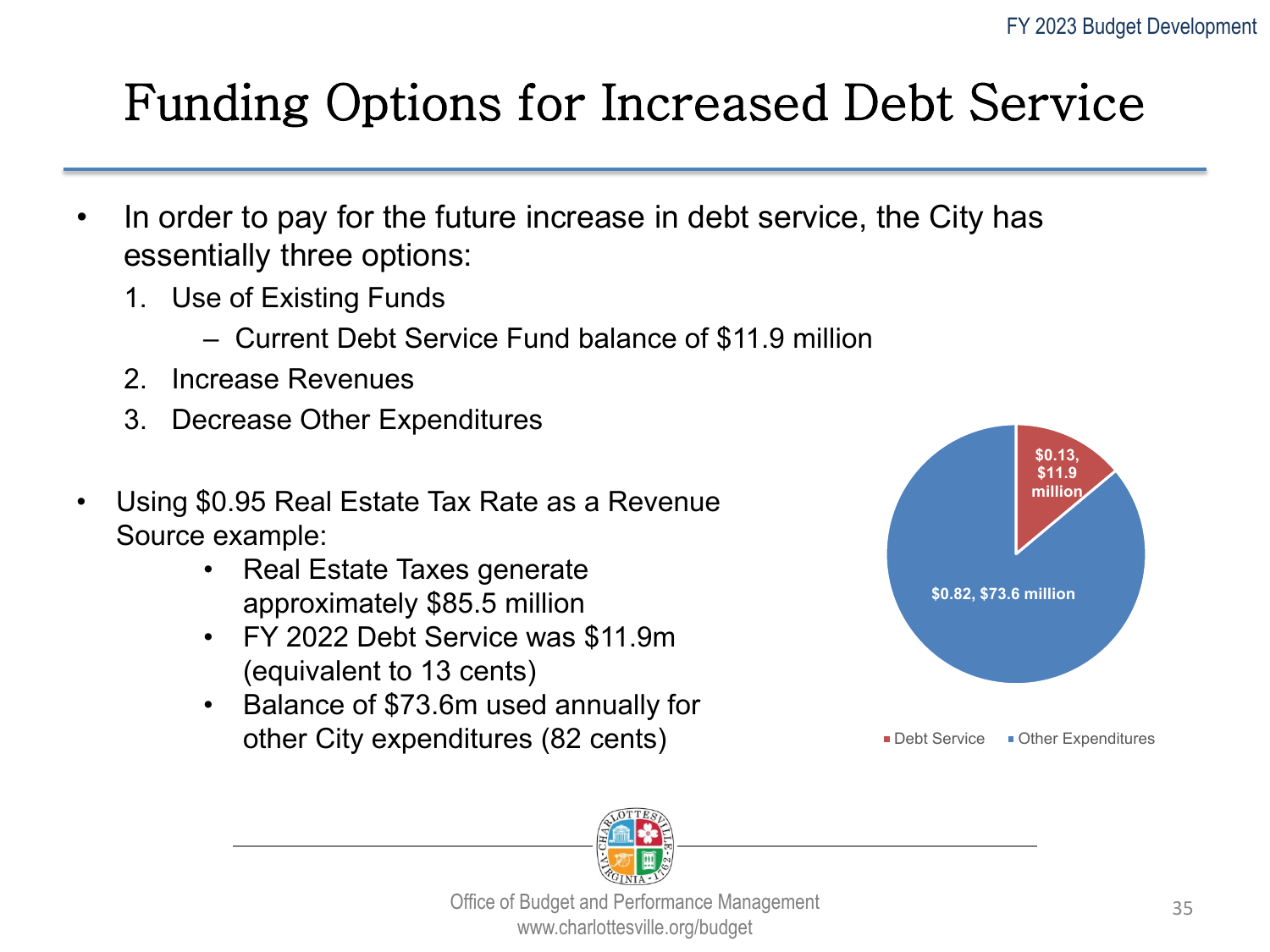#### Potential Revenue Sources

| <b>What Does Incremental Increase Generate Based on FY22 Estimated</b><br><b>Revenue</b> |                        |                      |                         |  |  |
|------------------------------------------------------------------------------------------|------------------------|----------------------|-------------------------|--|--|
| <b>Current Rate</b>                                                                      | <b>Revenue Type</b>    | <b>Rate Increase</b> | <b>Revenue Increase</b> |  |  |
| \$0.95/100                                                                               | <b>Real Estate Tax</b> | \$0.01               | \$927,577               |  |  |
| 6.0%                                                                                     | Meals Tax              | 1.0%                 | \$2,564,974             |  |  |
| \$4.20/100                                                                               | <b>Property Tax</b>    | \$0.10               | \$233,333               |  |  |
| 8.0%                                                                                     | Lodging Tax            | 1.0%                 | \$812,500               |  |  |
| \$0.55                                                                                   | Cigarette Tax          | \$0.10               | \$100,000               |  |  |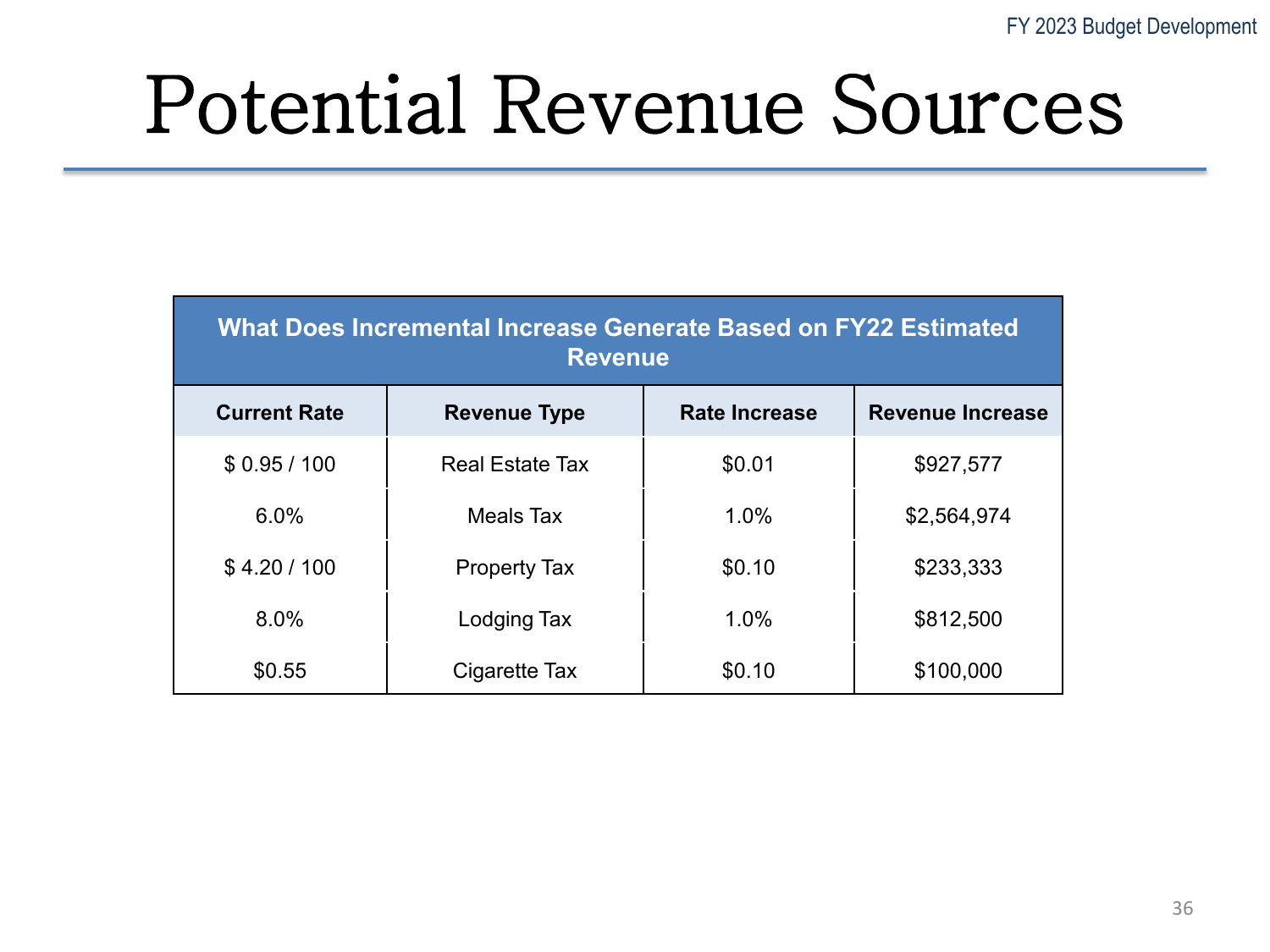FY 2023 Budget Development

#### **Council Budget**

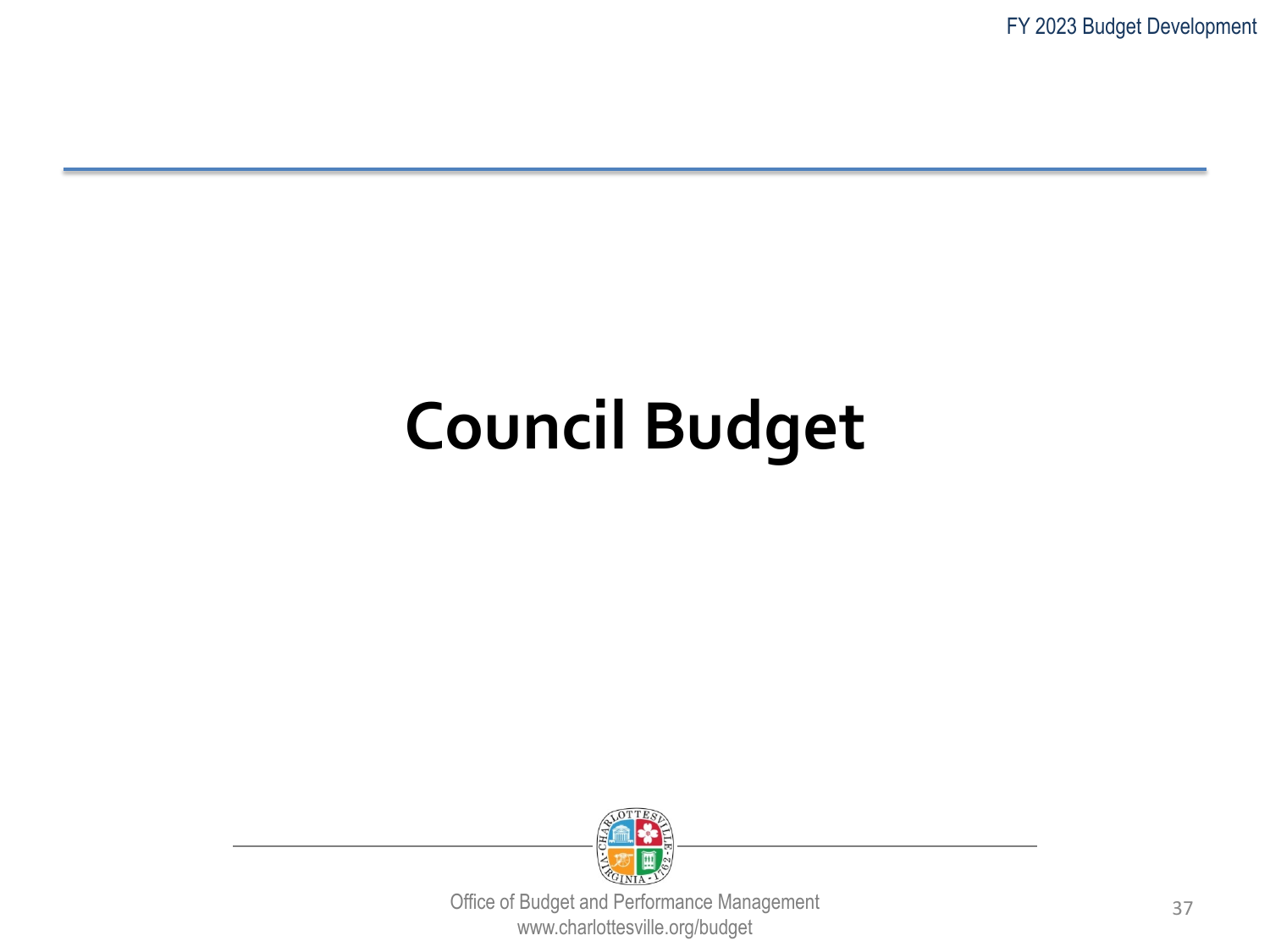#### Council's Budget

Report Group ZFM1 Fund 105 1001003000 Funds center **ALL** Func. area Funded prog. **NONE** Grant **ALL** 

General Mayor/City Council All Functional Areas Operating Budget All Grants

City of Charlottesville Budget vs Actual (BCS) Period 1 to 7 of FY2022 Budget version 0

Date: 01/24/2022 Time: 16:18:17 Page: 1 of 1

| Commitment Items                                             | C/O Budget | Original Bud          | <b>Budget Chgs</b> | Current Bud           | Pur. Req. | Pur. Order | Actuals            | <b>Avail Budget</b>      | % Util        |
|--------------------------------------------------------------|------------|-----------------------|--------------------|-----------------------|-----------|------------|--------------------|--------------------------|---------------|
| <b>Full Time Salaries</b><br>510010                          |            |                       |                    |                       |           |            | 53, 234.20         | (53, 234.20)             |               |
| 510015<br>Full Time Sal Accrue                               |            |                       |                    |                       |           |            | (4,600.96)         | 4,600.96                 |               |
| Temporaries Salaries<br>510030                               |            | 92,000.00             |                    | 92,000.00             |           |            |                    | 92,000.00                |               |
| Social Security- FICA<br>511010                              |            |                       |                    |                       |           |            | 3,862.53           | (3, 862.53)              |               |
| Soc Sec FICA Accrued<br>511015                               |            |                       |                    |                       |           |            | (328.06)           | 328.06                   |               |
| FICA Temporary Emp<br>511038                                 |            | 7,038.00              |                    | 7,038.00              |           |            | 15,324.76          | 7,038.00                 |               |
| Health Care Program<br>511040<br>511045 Health Care Pr Accru |            |                       |                    |                       |           |            | (1, 358.33)        | (15, 324.76)<br>1,358.33 |               |
| SALARIES AND BENEFITS EXPENSES                               |            | 99,038.00             |                    | 99,038.00             |           |            | 66, 134. 14        | 32,903.86                | 66.78         |
| 520010<br>Office Supplies                                    |            | 500.00                |                    | 500.00                |           |            | 115.96             | 384.04                   | 23.19         |
| 520040 Books                                                 |            |                       |                    |                       |           |            | 166.12             | (166.12)                 |               |
| 520690 Awards and Trophies                                   |            | 500.00                |                    | 500.00                |           |            | 235.50             | 264.50                   | 47.10         |
| Mach/Equip/Furn (NC)<br>520900                               | 5,099.21   | 2,500.00              |                    | 7,599.21              |           | 3,000.00   | 5,347.62           | (748.41)                 | 109.85        |
| Other Supplies<br>520990                                     |            | 600.00                |                    | 600.00                |           |            | 192.89             | 407.11                   | 32.15         |
| Telephone Serv Purch<br>525250                               |            |                       |                    |                       | 77.65     |            | 544.19             | (621.84)                 |               |
| Cell Phone Serv Purc<br>525251                               |            | 2,000.00              |                    | 2,000.00              |           |            | 809.24             | 1,190.76                 | 40.46         |
| Professional Services<br>530010                              |            | 8,500.00              |                    | 8,500.00              |           |            |                    | 8,500.00                 |               |
| Dues and Subscriptions<br>530020                             |            | 2,500.00              |                    | 2,500.00              |           |            |                    | 2,500.00                 |               |
| Service Contracts<br>530060                                  |            | 10,613.00             |                    | 10,613.00             |           |            |                    | 10,613.00                |               |
| 530105 Meals                                                 |            | 7,500.00              |                    | 7,500.00              |           |            | 89.09              | 7,410.91                 | 1.19          |
| Reimb Travel Expend<br>530107                                |            | 1,250.00              |                    | 1,250.00              |           |            |                    | 1,250.00                 |               |
| Non-Local Travel<br>530109                                   |            | 10,000.00             |                    | 10,000.00             |           |            |                    | 10,000.00                |               |
| Advertising<br>530120<br><b>Registration Fees</b><br>530140  |            | 10,900.00<br>3,000.00 |                    | 10,900.00<br>3,000.00 |           |            | 2,135.25<br>130.00 | 8,764.75<br>2,870.00     | 19.59<br>4.33 |
| Other Contractual Se<br>530670                               |            | 4,500.00              |                    | 4,500.00              |           |            |                    | 4,500.00                 |               |
| Coun Food/ Refresh<br>530675                                 |            |                       |                    |                       |           |            | 81.86              | (81.86)                  |               |
| 540100 Contrib to Civic Grp                                  |            | 155,000.00            |                    | 155,000.00            |           |            | 155,000.00         |                          | 100.00        |
| OTHER EXPENSES                                               | 5.099.21   | 219,863.00            |                    | 224, 962.21           | 77.65     | 3,000.00   | 164,847.72         | 57,036.84                | 74.65         |
|                                                              |            |                       |                    |                       |           |            |                    |                          |               |
| ** TOTAL EXPENSES                                            | 5,099.21   | 318,901.00            |                    | 324,000.21            | 77.65     | 3,000.00   | 230,981.86         | 89,940.70                | 72.24         |
| *** REPORT TOTAL                                             | 5,099.21   | 318,901.00            |                    | 324,000.21            | 77.65     | 3,000.00   | 230,981.86         | 89,940.70                | 72.24         |

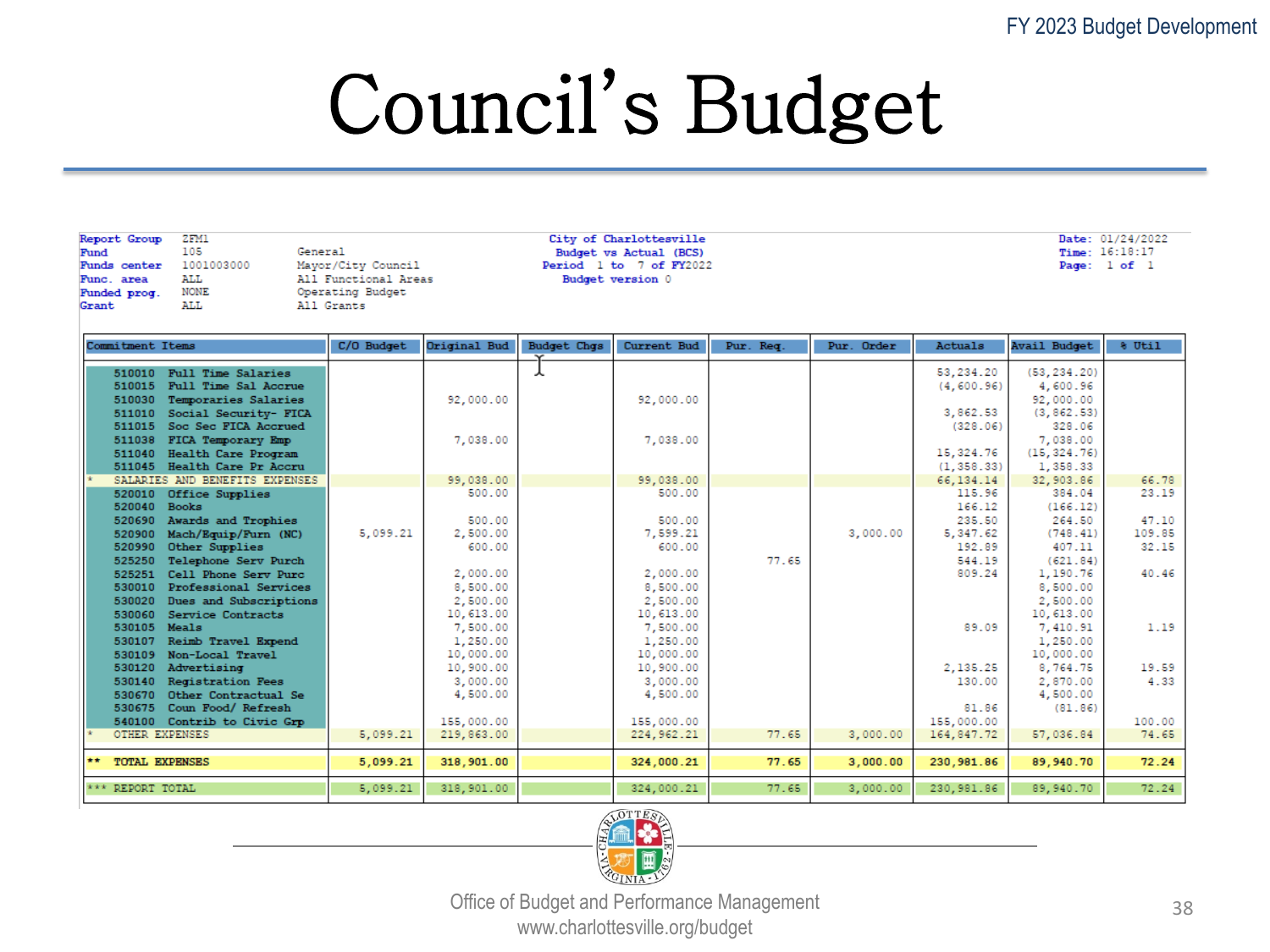## Councilor Discretionary Funds

#### **Designation of Council Discretionary Funds for FY 2022**

For FY 2022, a total of \$5,000 will be designated from the current balance of the Council Strategic Funds to be used for Council discretionary funds. Councilors will be allotted the following amounts to spend from July 1, 2021 to June 30, 2022. Individual Councilor expenditures will be itemized as follows:

| Nikuyah Waiker, Mayor                          |         |
|------------------------------------------------|---------|
| <b>Categories:</b>                             |         |
| Meetings and Events - food/refreshments        | \$500   |
| Meetings and Events other                      | \$250   |
| <b>Constituent Communications and Outreach</b> | \$250   |
| <b>Total</b>                                   | \$1,000 |
|                                                |         |
| <b>Sena Magill, Vice Mayor</b>                 |         |
| <b>Categories:</b>                             |         |
| Meetings and Events - food/refreshments        | S500    |

| <b>Total</b>                                       | \$1,000     |
|----------------------------------------------------|-------------|
| <b>Constituent Communications and Outreach</b>     | \$250       |
| Meetings and Events other                          | \$250       |
| <b>IVIEEUIIRS diiu EVENIS - TOOG/TEITESIINENIS</b> | <b>JJUU</b> |

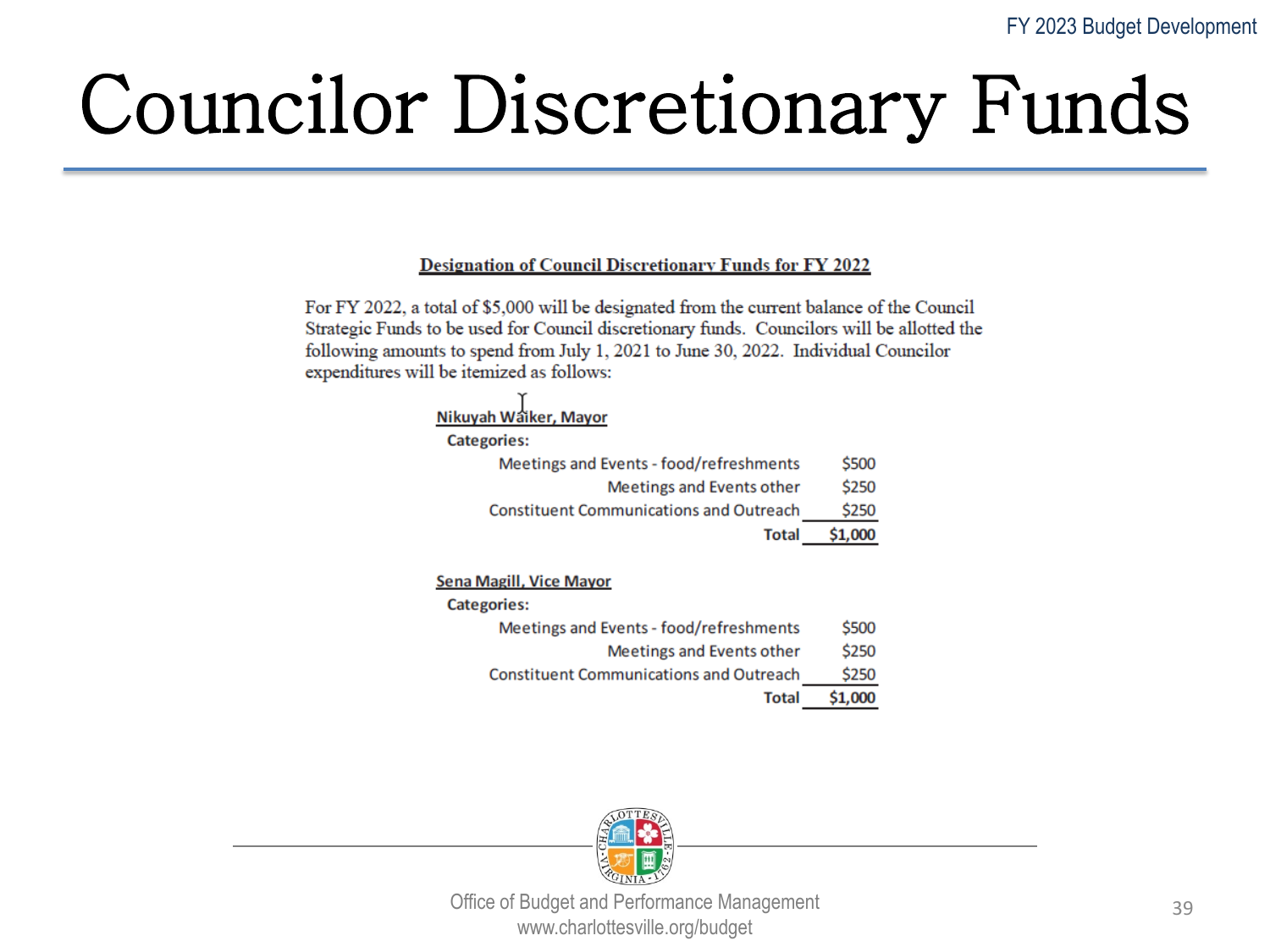### Councilor Discretionary Funds

| Heather Hill, Councilor |  |
|-------------------------|--|
|-------------------------|--|

| <b>Categories:</b>                             |         |
|------------------------------------------------|---------|
| Meetings and Events - food/refreshments        | \$500   |
| Meetings and Events other                      | \$250   |
| <b>Constituent Communications and Outreach</b> | \$250   |
| Total                                          | \$1,000 |

#### **Lloyd Snook, Councilor**

| <b>Categories:</b>                             |         |
|------------------------------------------------|---------|
| Meetings and Events - food/refreshments        | \$500   |
| Meetings and Events other                      | \$250   |
| <b>Constituent Communications and Outreach</b> | \$250   |
| <b>Total</b>                                   | \$1,000 |

#### **Michael Payne, Councilor**

**Categories:** 

- Meetings and Events food/refreshments \$500
	- Meetings and Events other \$250
- **Constituent Communications and Outreach** \$250
	- \$1,000 **Total**

**Grand Total** \$5,000

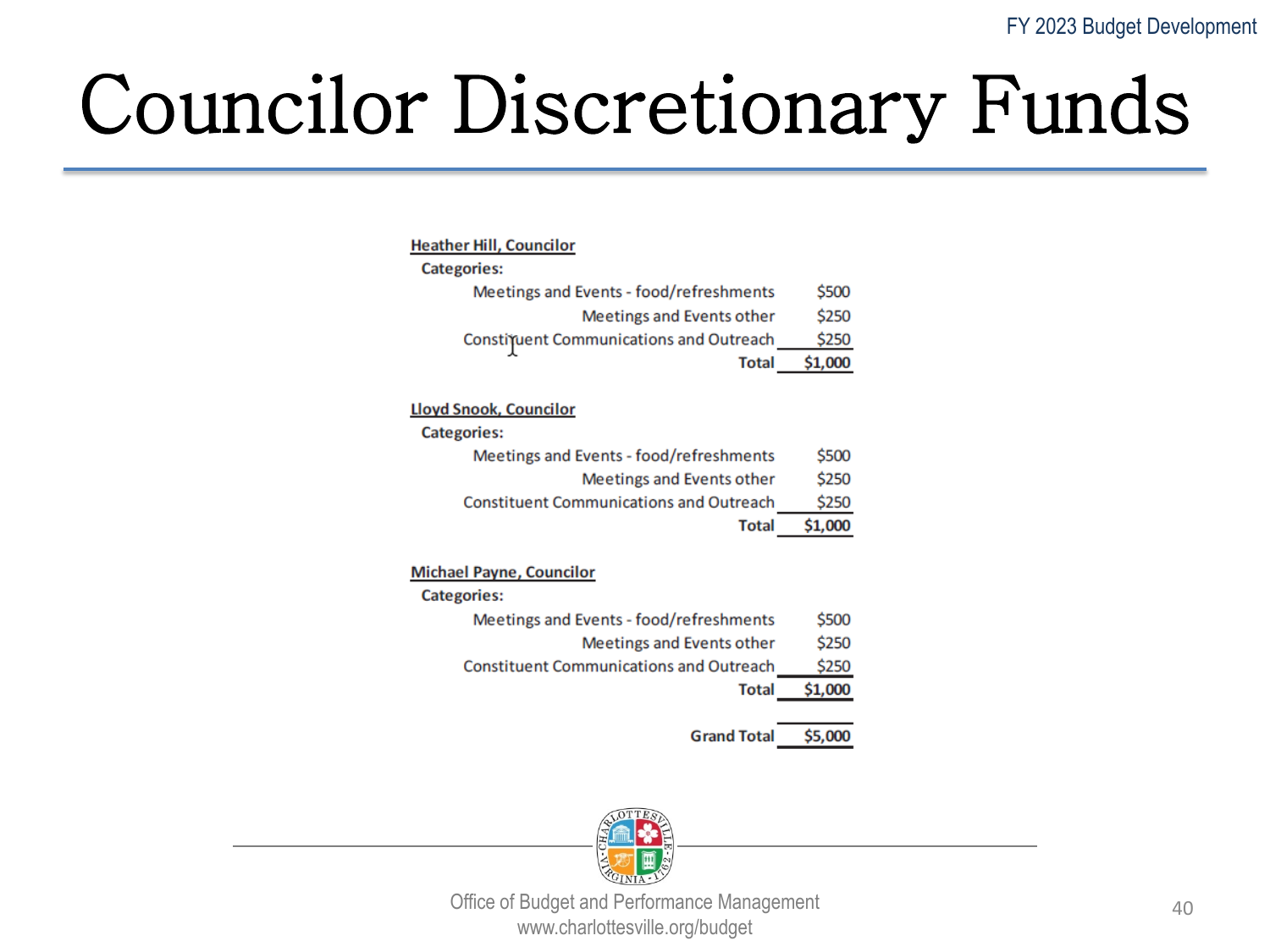## Council Initiatives

City Council Strategic Initiatives provide a source of **one-time funding** for Council to use to initiate new programs, expand existing programs, or to fund initiatives, programs and events that occasionally arise during the fiscal year.

#### **Strategic** Investment Account

#### **\$176,639** –

current unallocated balance

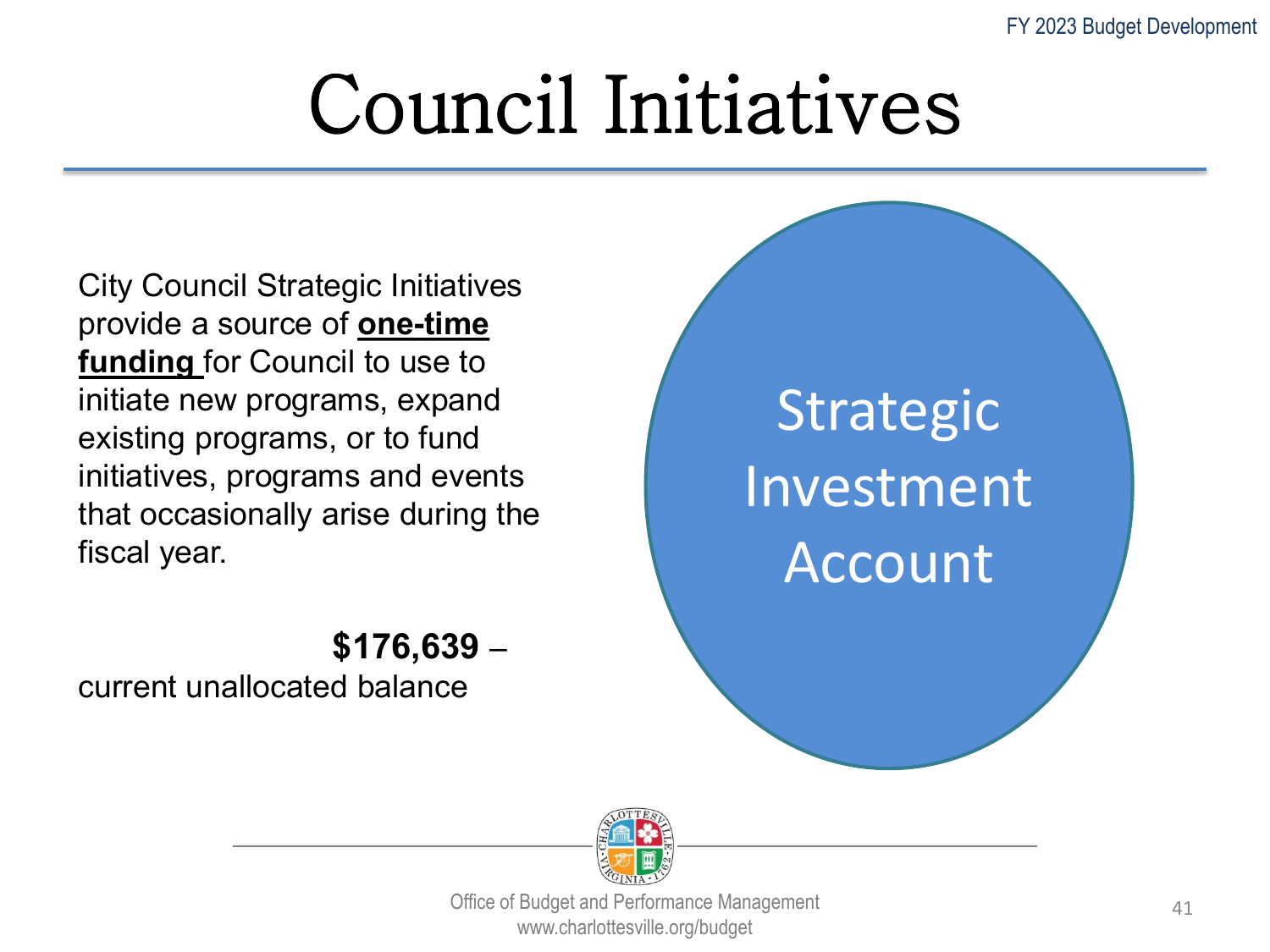FY 2023 Budget Development

#### **FY 2023 Expenditure Drivers**

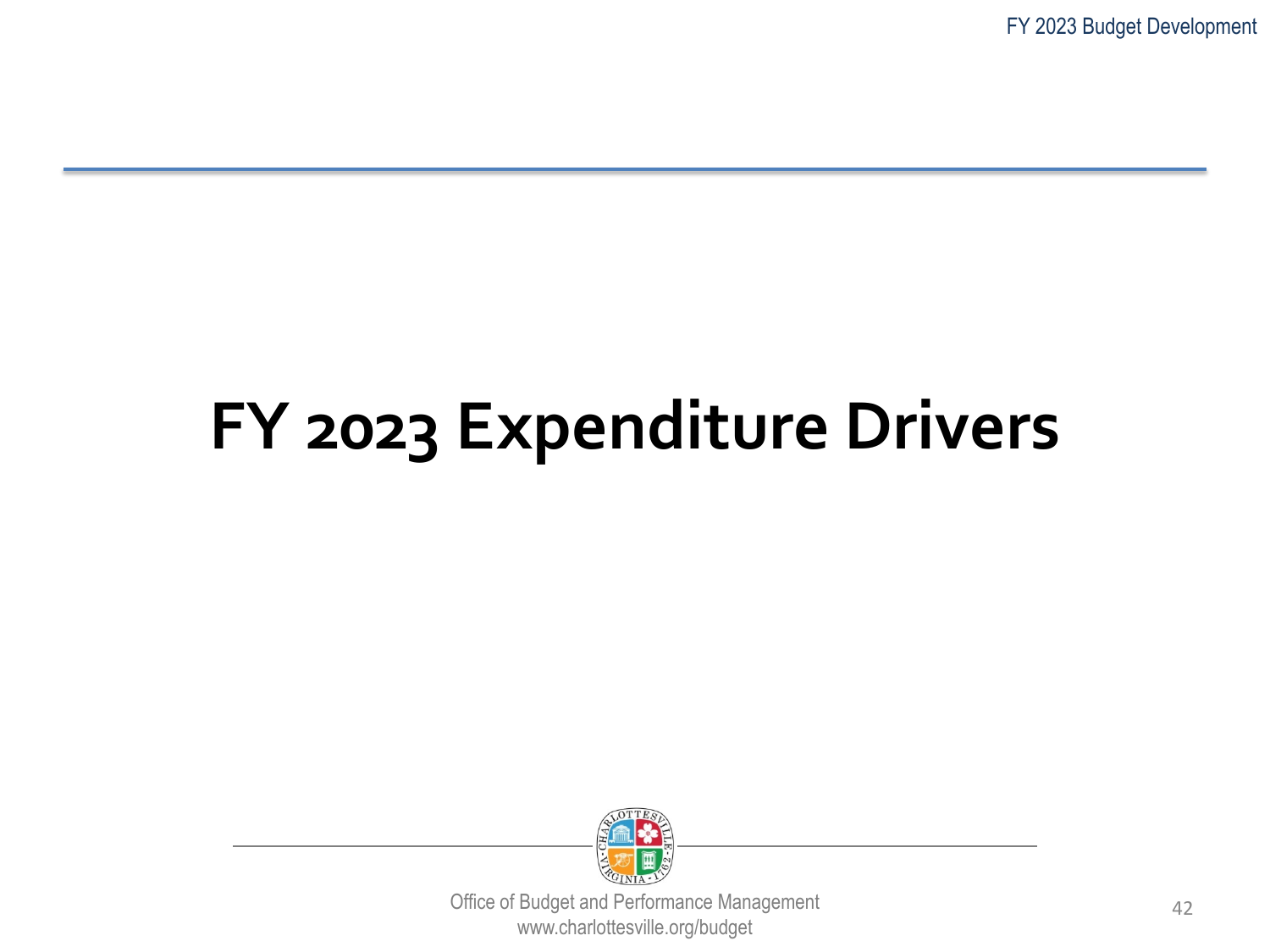#### Major FY 23 Expenditure Considerations

- 1. Employee Compensation and Benefits
- 2. Schools Operating Budget Request
- 3. Restoration of COVID reductions
- 4. CHAP Tax Relief Program Changes
- 5.Other Departmental Requests